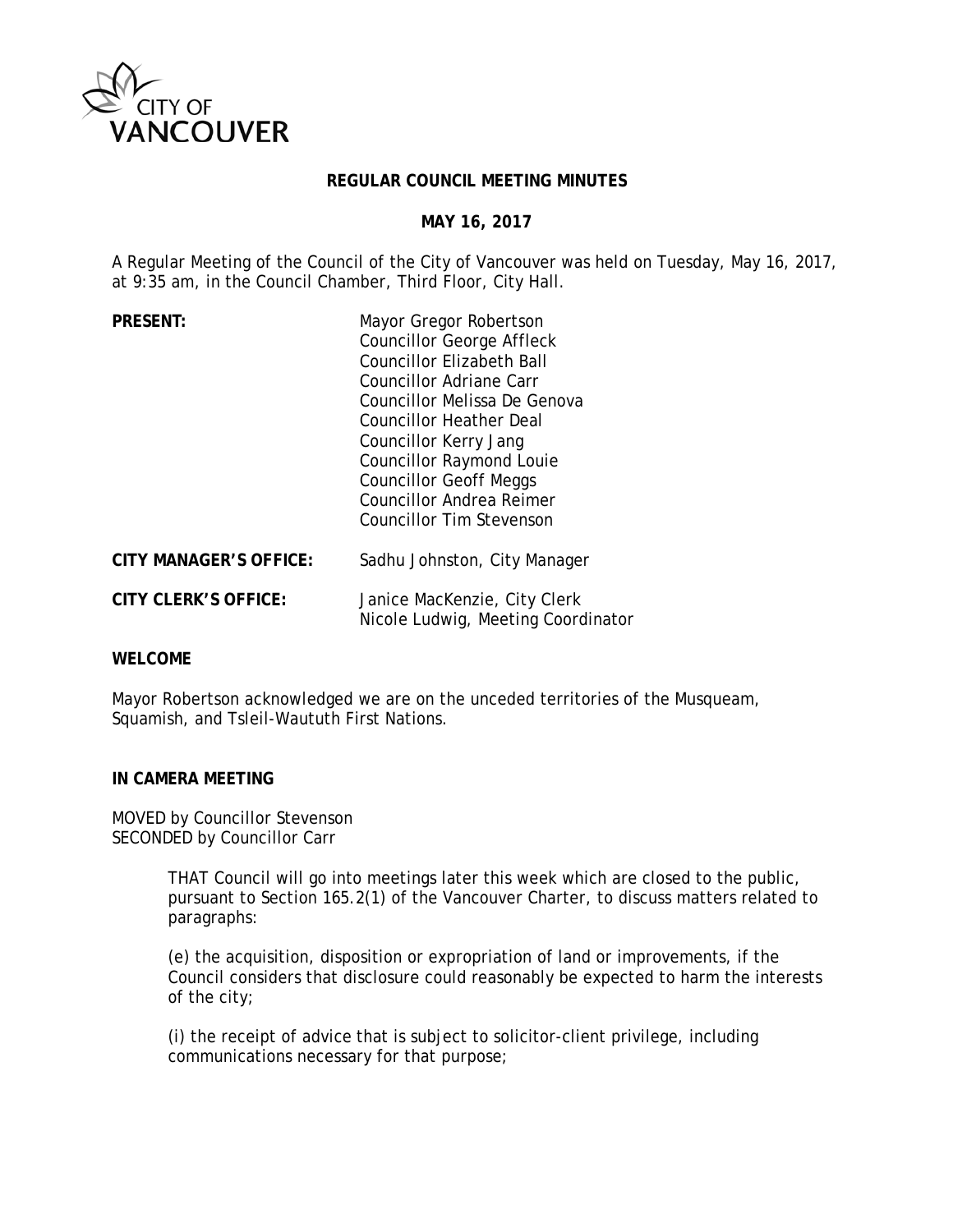(k) negotiations and related discussions respecting the proposed provision of an activity, work or facility that are at their preliminary stages and that, in the view of the Council, could reasonably be expected to harm the interests of the city if they were held in public.

## CARRIED UNANIMOUSLY

## **ADOPTION OF MINUTES**

**1. Regular Council – May 2, 2017**

MOVED by Councillor Jang SECONDED by Councillor Louie

THAT the Minutes of the Regular Council meeting of May 2, 2017, be approved.

CARRIED UNANIMOUSLY

## **2. Chauffeur's Permit Appeal Hearing – May 2, 2017**

MOVED by Councillor Louie SECONDED by Councillor Carr

> THAT the Minutes of the Chauffeur's Permit Appeal Hearing of May 2, 2017, be approved.

CARRIED UNANIMOUSLY

## **3. Regular Council (Policy and Strategic Priorities) – May 3, 2017**

MOVED by Councillor Deal SECONDED by Councillor Louie

> THAT the Minutes of the Regular Council meeting following the Standing Committee on Policy and Strategic Priorities meeting of May 3, 2017, be approved.

CARRIED UNANIMOUSLY

## **MATTERS ADOPTED ON CONSENT**

MOVED by Councillor Deal SECONDED by Councillor Louie

> THAT Council adopt Communication 1, Administrative Reports 2 to 4, Policy Reports 1 to 7, and Other Report 1, on consent.

CARRIED UNANIMOUSLY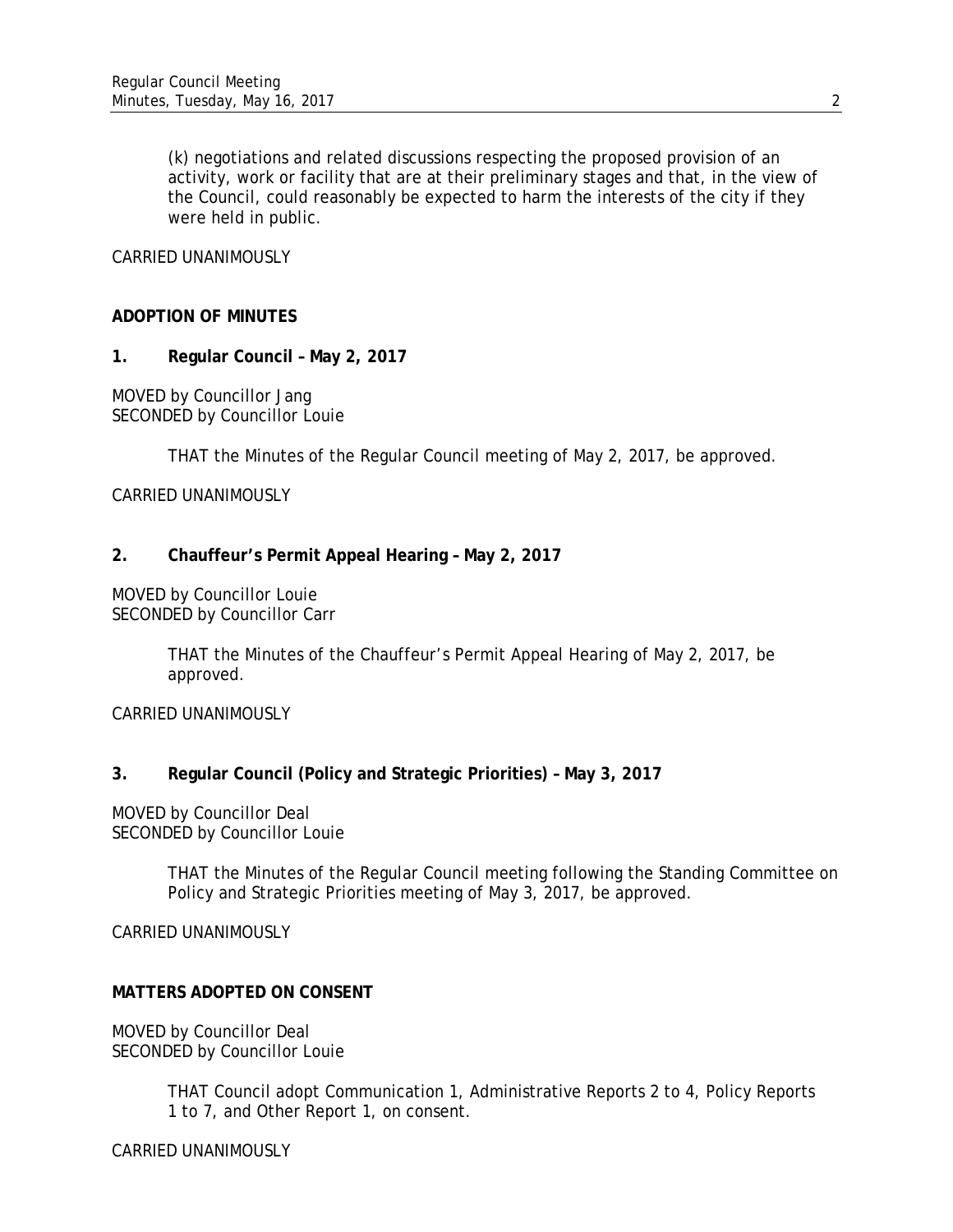#### **REPORT REFERENCE**

*\* \* \* \* \**

*Prior to beginning the presentation for Report Reference 1, Mayor Robertson noted requests to speak had been received for Report Reference 2. Council agreed to deal with this matter prior to beginning the presentation for Report Reference 1.*

*Council also agreed to hear the presentations for Report References 1 and 3 concurrently, and ask questions of staff following both presentations.*

*For clarity, the minutes are recorded in chronological order.*

*\* \* \* \* \**

## **2. Complete Streets Policy Framework and Related By-law Changes April 19, 2017**

MOVED by Councillor Deal SECONDED by Councillor Jang

> THAT the presentation and the related Administrative Report dated April 19, 2017, entitled "Complete Streets Policy Framework and Related By-law Changes", be referred to the Standing Committee on City Finance and Services meeting on Wednesday, May 17, 2017, in order to hear from speakers.

CARRIED UNANIMOUSLY (Vote No. 01929)

## **1. Update from the Director of Transportation**

Lon LaClaire, Director of Transportation, provided an update on transportation data and priorities for the Renewable City Strategy and updates on major projects, including the Arbutus Greenway, Transportation 2040, the 2016 Walk/Bike Report Card, and the All Ages and Abilities (AAA) guidelines for cycling routes.

*Note: Questions from members were addressed following the presentation for Report Reference 3.*

## **3. Congestion Management Strategy May 2, 2017**

Lon LaClaire, Director of Transportation, presented the proposed congestion management strategy.

Following the presentation on this matter, Mr. LaClaire, along with Jerry Dobrovolny, General Manager of Engineering Services, Dale Bracewell, Branch Manager, Transportation Planning, and Winston Chou, Manager, Traffic and Data Management, responded to questions related to Report References 1 and 3.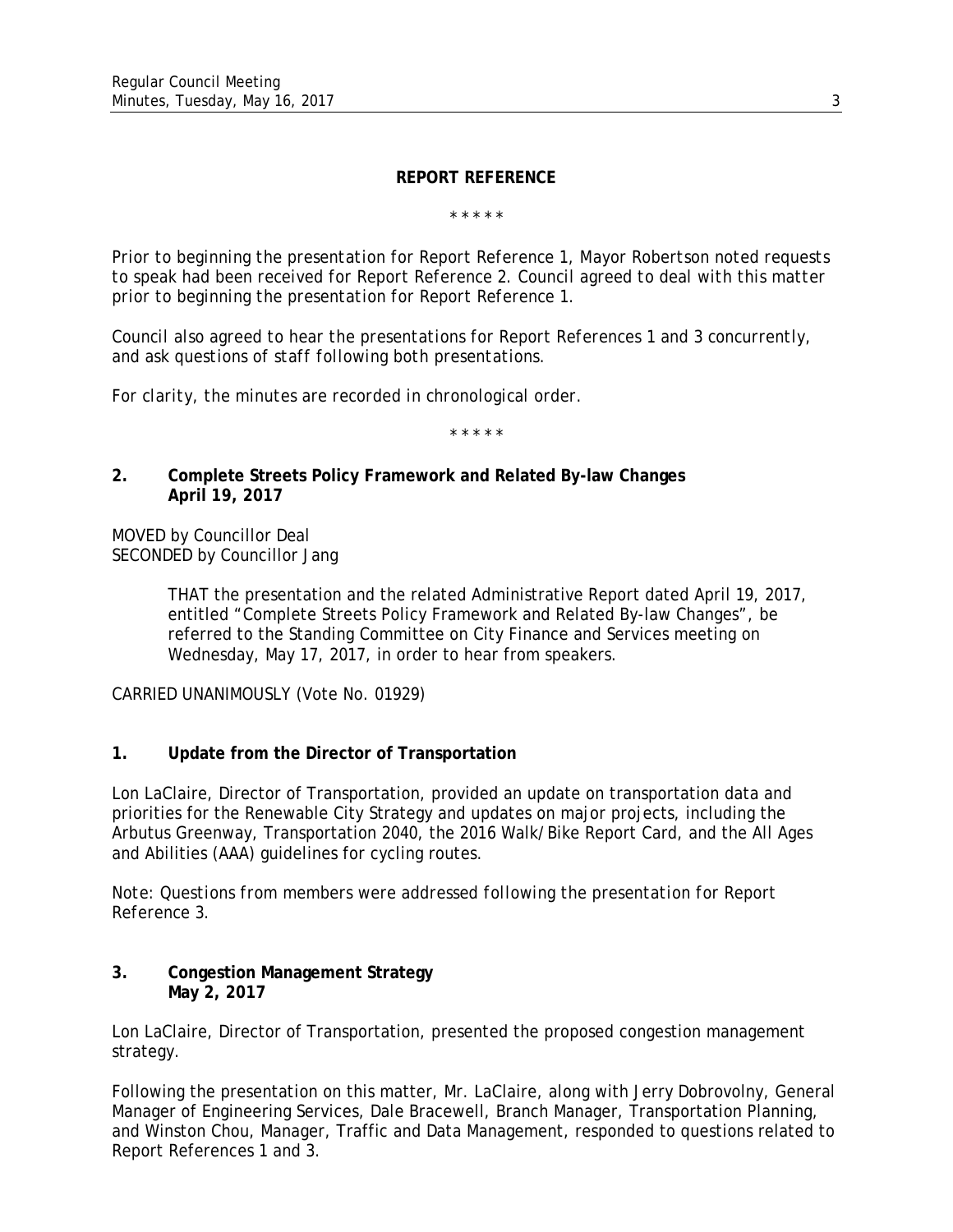MOVED by Councillor Reimer SECONDED by Councillor Deal

> THAT Council adopt the Congestion Management Strategy as outlined in the Administrative Report dated May 2, 2017, entitled "Congestion Management Strategy";

FURTHER THAT as part of Goal #2: Improve Road Safety, staff include a strategy to reduce "rat running" in neighbourhoods where it is an issue, to ensure arterial traffic stays on arterials.

CARRIED (Vote No. 01923) (Councillor De Genova opposed)

#### **4. 10th Avenue Health Precinct Street Improvements May 9, 2017**

Mayor Robertson advised requests to speak to this matter had been received.

MOVED by Councillor Deal SECONDED by Councillor Carr

> THAT the Administrative Report dated May 10, 2017, entitled "10<sup>th</sup> Avenue Health Precinct Street Improvements" be referred to the Standing Committee on City Finance and Services meeting on May 17, 2017, in order to hear from speakers;

FURTHER THAT the above-noted item will be considered starting at 2 pm at the above-noted meeting.

CARRIED UNANIMOUSLY (Vote No. 01931)

Paul Storer, Branch Manager, Transportation Design, along with Shelly Fleck, Operations Director, Strategic Initiatives, Vancouver Coastal Health, Stephanie Aldridge, Executive Director, BC Cancer Agency, and Laura Case, Chief Operating Officer, Vancouver Community, Vancouver Coastal Health, presented the consultation process and the resulting design concept for 10<sup>th</sup> Avenue between Oak and Cambie Streets.

\* \* \* \* \*

*During the presentation, at 12:01 pm it was*

*MOVED by Councillor Deal SECONDED by Councillor Jang*

*THAT the length of the meeting be extended to complete the business on the agenda.*

*CARRIED UNANIMOUSLY AND BY THE REQUIRED MAJORITY*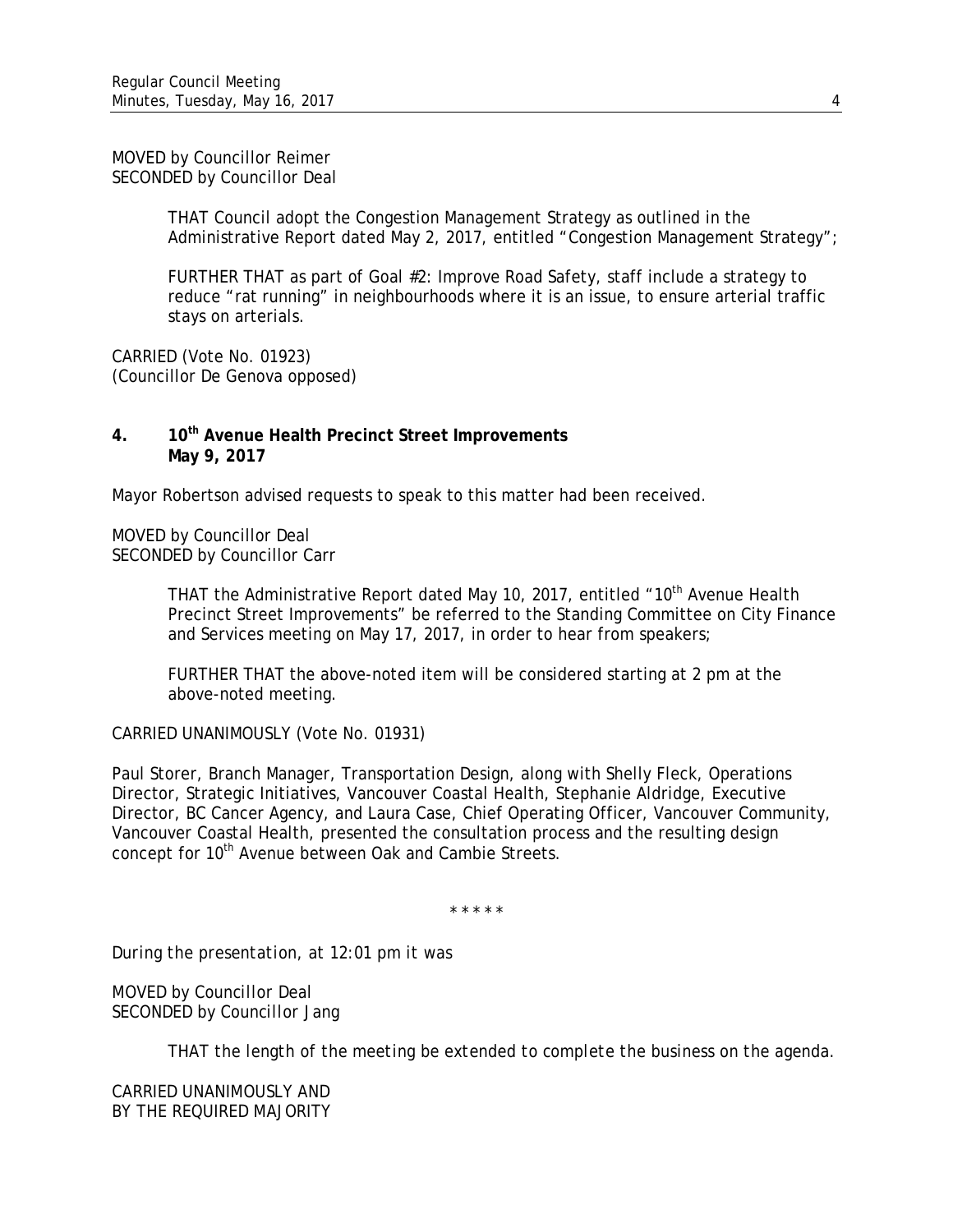*Mayor Robertson noted Council would recess following the conclusion of the presentation* regarding the 10<sup>th</sup> Avenue Health Precinct Street Improvements, and that members should *email questions to staff for response the next day.*

*Council recessed at 12:10 pm and reconvened at 2:35 pm.*

\* \* \* \* \*

#### **COMMUNICATIONS**

## **1. Appointment of Council Representatives to FCM**

- A. THAT Council rescind the appointments of Councillor Raymond Louie as the City's Federation of Canadian Municipalities (FCM) Board member and Councillor Tim Stevenson as FCM Subcommittee member effective June 3, 2017.
- B. THAT Council appoint Councillor Tim Stevenson to the Canadian Municipalities (FCM) Board and Councillor Heather Deal as FCM Subcommittee member for the term of June 4, 2017 to November 5, 2018.

ADOPTED ON CONSENT (Vote No. 01928)

## **ADMINISTRATIVE REPORTS**

#### **1. 2017 Property Taxation – Taxation By-laws and Averaging Resolutions May 9, 2017**

MOVED by Councillor Louie SECONDED by Councillor Deal

- A. THAT Council adopt the 2017 rating by-laws that establish the municipal general purpose tax rate and the Metro Vancouver Regional District tax rate for each property class.
- B. THAT Council adopt the 2017 averaging resolutions that substitute the tax rates established by other taxing authorities to give effect to the targeted land assessment averaging program.

CARRIED UNANIMOUSLY (Vote No. 01932)

- **2. Vancouver Community Sport Hosting Grant – Summer 2017 Intake May 1, 2017**
	- A. THAT Council approve seven (7) new Community Sport Hosting Grants totalling \$38,000 as outlined in the Administrative Report dated May 1, 2017, entitled "Vancouver Community Sport Hosting Grant – Summer 2017 Intake".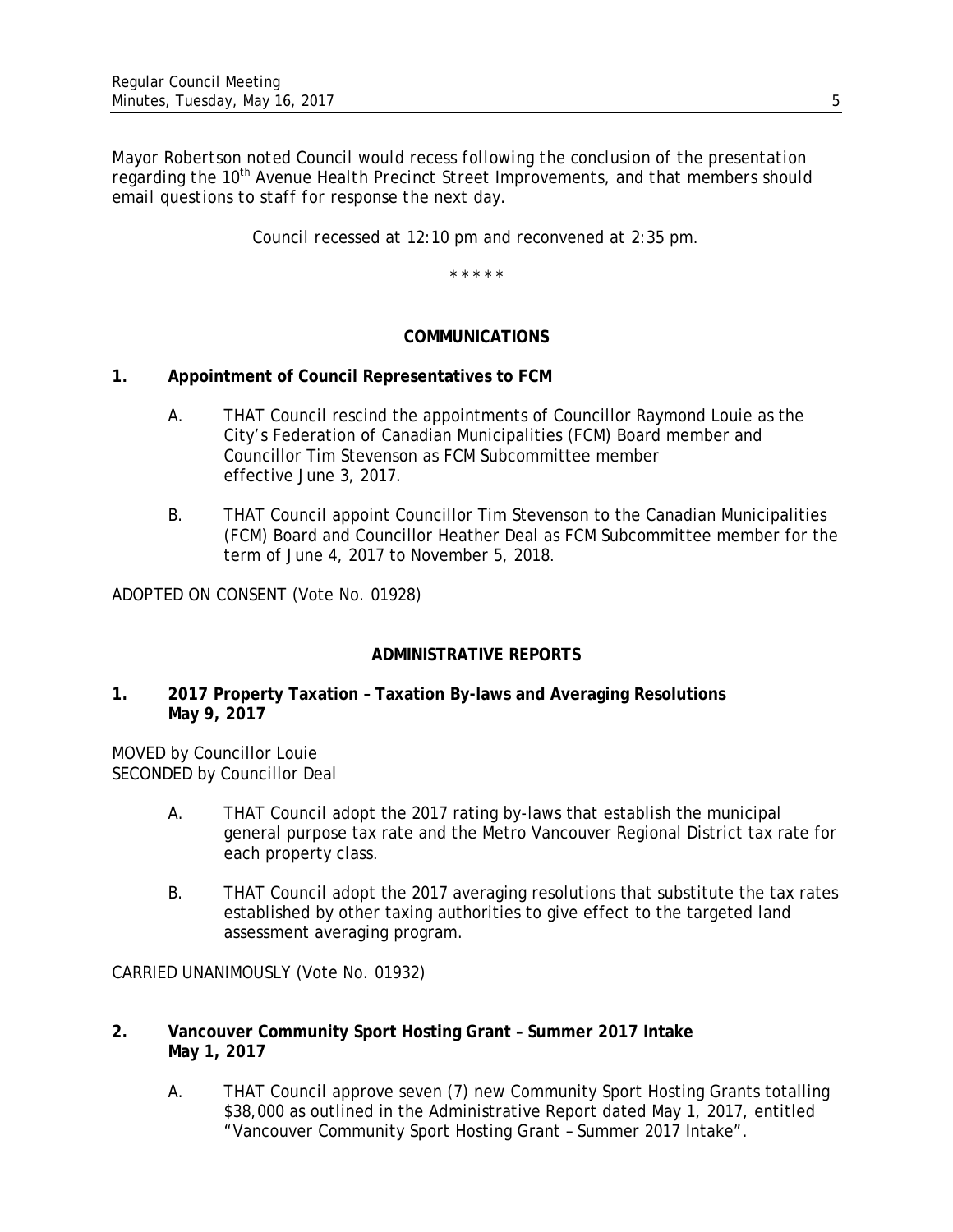- B. THAT the grants described in A above be subject to each grant recipient agreeing to the terms and conditions of the community sport hosting grant program as generally outlined in the Administrative Report dated May 1, 2017, entitled "Vancouver Community Sport Hosting Grant – Summer 2017 Intake" and otherwise satisfactory to the Senior Manager, Sport Hosting and the City Solicitor.
- C. THAT the grants noted in A above be funded from the 2017 Vancouver Community Sport Hosting Grant Program Budget.
- D. THAT no legal rights or obligations are created by the approval of A through C above unless and until the grant agreement letter is executive and delivered by the grant recipient.

ADOPTED ON CONSENT (Vote No. 01933) AND A BY THE REQUIRED MAJORITY

- **3. First and Second Step Report, Local Improvements by Petition, Court of Revision – June 22, 2017 April 4, 2017**
	- A. THAT the five petition projects, four lane paving and one laneway lighting, listed in Appendix I of the Administrative Report dated April 4, 2017, entitled "First and Second Step Report, Local Improvements by Petition, Court of Revision – June 22, 2017" be advanced as Local Improvements and be brought before a Court of Revision on June 22, 2017.
	- B. THAT the funding strategy detailed in Appendix II, of the Administrative Report dated April 4, 2017, entitled "First and Second Step Report, Local Improvements by Petition, Court of Revision – June 22, 2017", "The Local Improvements Detailed Second Step Report" be adopted. The four lane paving projects are funded by the property owners and the City. The lane lighting project is 100% funded by the property owners.

ADOPTED ON CONSENT (Vote No. 01934)

- **4. Bird Friendly Design Guidelines May 2, 2017**
	- A. THAT the Bird Friendly Design Guidelines attached as Appendix A to the Administrative Report dated May 2, 2017, entitled "Bird Friendly Design Guidelines" be applied separately as 'Bird Friendly Guidelines for Building Design' and 'Bird Friendly Guidelines for Landscape Design'.
	- B. THAT the Bird Friendly Design Guidelines attached as Appendix A to the Administrative Report dated May 2, 2017, entitled "Bird Friendly Design Guidelines" be applied as standard Guidelines.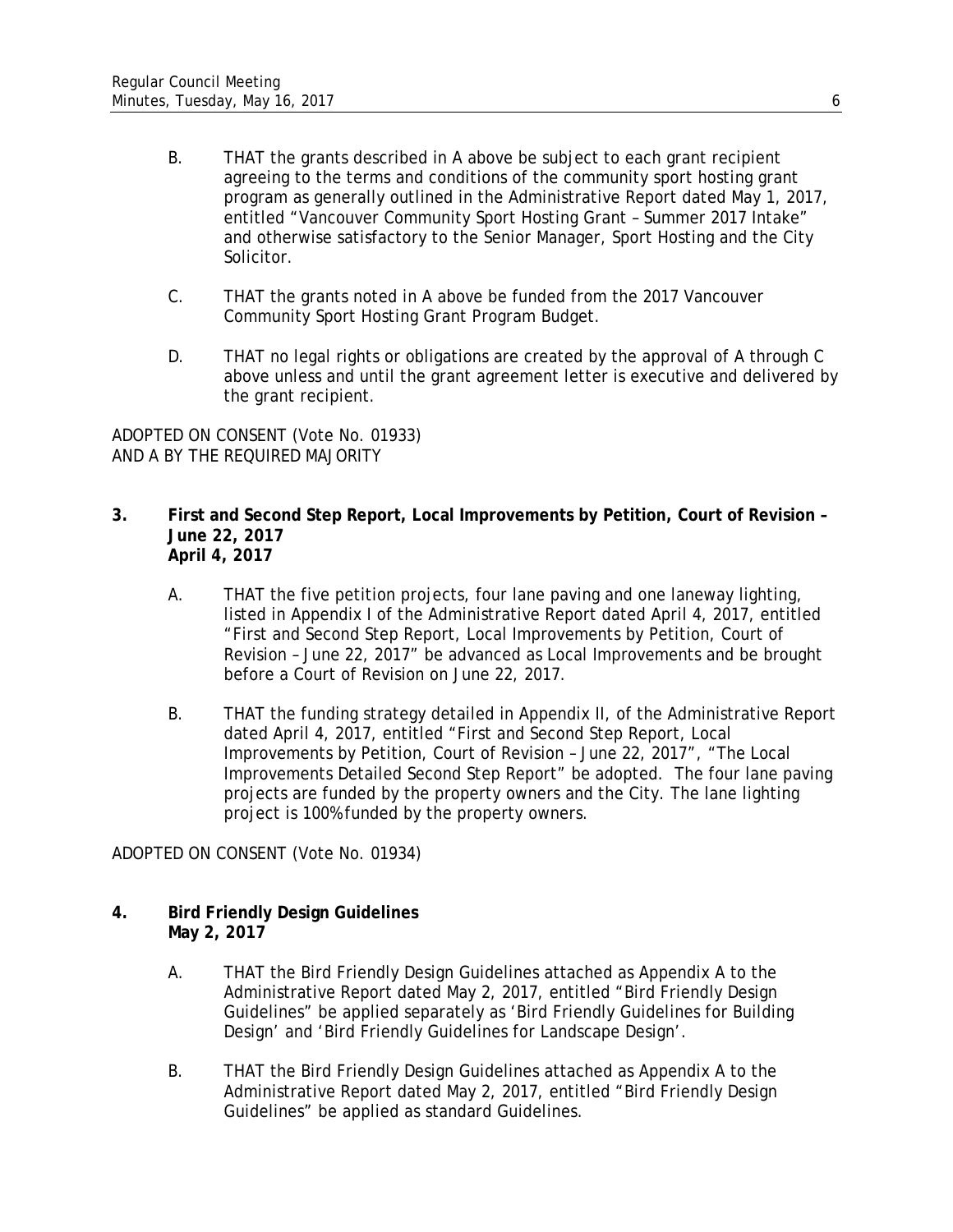- C. THAT the Bird Friendly Design Guidelines attached as Appendix A to the Administrative Report dated May 2, 2017, entitled "Bird Friendly Design Guidelines" be applied with special emphasis in the Cambie Corridor, specifically the Queen Elizabeth and Langara precincts.
- D. THAT Facilities Planning and Development projects continue to provide leadership in the application of the Bird Friendly Design Guidelines attached as Appendix A to the Administrative Report dated May 2, 2017, entitled "Bird Friendly Design Guidelines", such as the inclusion of the Bird Friendly Design Guidelines in specifications and guidelines for all city-owned buildings.
- E. THAT staff report back to Council within two years with updates on the Bird Friendly Design Guidelines.

ADOPTED ON CONSENT (Vote No. 01936)

# **POLICY REPORTS**

## **1. CD-1 Rezoning and Heritage Designation: 809 West 23rd Avenue May 2, 2017**

- A. THAT the application by EDG Homes Ltd. on behalf of The Lodge on Willow Ltd., the registered owners, to rezone: 809 West 23rd Avenue [*PID 004-516-486; Lot 9 of Lot B, Block 617, District Lot 472, Plan 5325*] from RS-5 (One-Family Dwelling) District to CD-1 (Comprehensive Development) District, to increase the floor space ratio (FSR) from 0.70 to 1.14 FSR and the height from 10.7 m (35 ft.) to 11.4 m (38 ft.) to permit conversion, rehabilitation and protection of the existing church building and infill residential development containing a total of 6 dwelling units, be referred to a Public Hearing together with:
	- (i) plans prepared by EDG Homes, received on September 12, 2016;
	- (ii) draft CD-1 By-law provisions, generally as presented in Appendix A of the Policy Report dated May 2, 2017, entitled "CD-1 Rezoning and Heritage Designation: 809 West 23<sup>rd</sup> Avenue"; and
	- (iii) the recommendation of the General Manager of Planning, Urban Design and Sustainability to approve the application, subject to the conditions contained in Appendix B of the above-noted report;

FURTHER THAT the Director of Legal Services be instructed to prepare the necessary CD-1 By-law generally in accordance with Appendix A of the above-noted report for consideration at Public Hearing.

- B. THAT subject to the approval in principle of the rezoning, the existing church building, (the "heritage building") at 809 West 23rd Avenue [*PID 004-516-486; Lot 9 of Lot B, Block 617, District Lot 472, Plan 5325*] be added to the Vancouver Heritage Register in the 'C' evaluation category.
- C. THAT, subject to approval in principle of the rezoning, pursuant to Sections 593 and 594 of the *Vancouver Charter*, Council approve the designation of the heritage building as protected heritage property;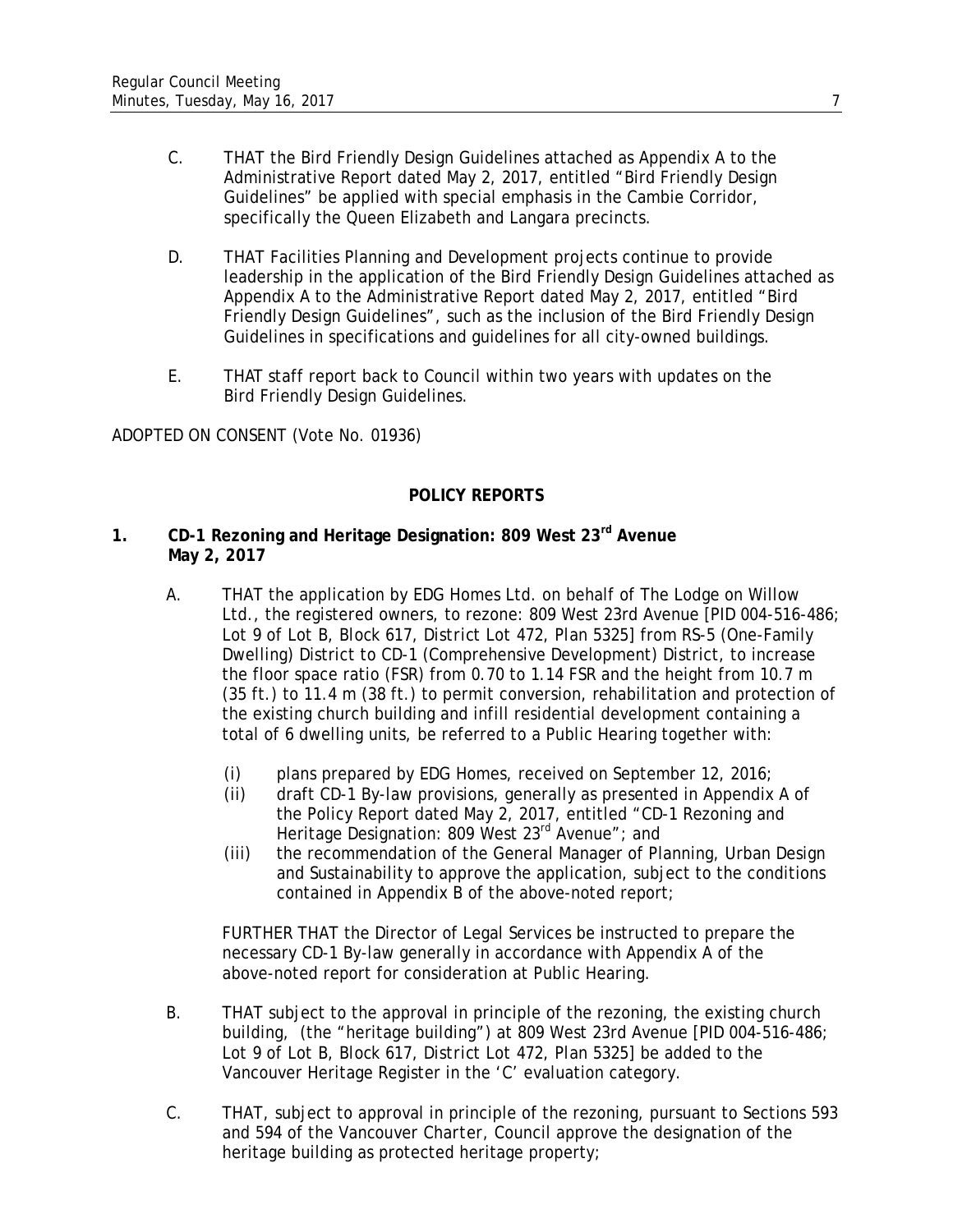FURTHER that the Director of Legal Services be instructed to bring forward the Heritage Designation By-law generally as set out in Appendix D of the Policy Report dated May 2, 2017, entitled "CD-1 Rezoning and Heritage Designation: 809 West 23<sup>rd</sup> Avenue" for consideration at the Public Hearing.

D. THAT, subject to the enactment of the CD-1 By-law, the Subdivision By-law be amended generally as set out in Appendix C of the Policy Report dated May 2, 2017, entitled "CD-1 Rezoning and Heritage Designation: 809 West 23rd Avenue";

FURTHER THAT the Director of Legal Services be instructed to bring forward the amendment to the Subdivision By-law at the time of enactment of the CD-1 By-law.

- E. THAT A to D above be adopted on the following conditions:
	- (i) THAT the passage of the above resolutions creates no legal rights for the applicant or any other person, or obligation on the part of the City and the expenditures of funds or incurring of costs is at the sole risk of the person making the expenditures or incurring the costs;
	- (ii) THAT any approval that may be granted following the Public Hearing shall not obligate the City to enact a by-law rezoning the property, and any costs incurred in fulfilling requirements imposed as a condition of rezoning are at the risk of the property owner; and
	- (iii) THAT the City and all its officials, including the Approving Officer, shall not in any way be limited or directed in the exercise of their authority or discretion, regardless of when they are called upon to exercise such authority or discretion.

ADOPTED ON CONSENT (Vote No. 01937)

## **2. CD-1 Rezoning: 5030-5070 Cambie Street May 2, 2017**

- A. THAT the application by Pennyfarthing Hillcrest Developments Ltd., the registered owner, to rezone 5030-5070 Cambie Street *[Lots 8, 9, and Amended Lot 10 (Explanatory Plan 8233), all of Block 840, District Lot 526, Plan 8324; PIDs: 010-152-245, 005-762-723 and 010-153-764, respectively*] from RS-1 (One-Family Dwelling) District to CD-1 (Comprehensive Development) District, to increase the floor space ratio (FSR) from 0.70 to 2.40 FSR and the height from 10.7 m (35 ft.) to 20.3 m (67 ft.) to permit the development of a multi-family residential building containing a total of 51 market residential units, be referred to a Public Hearing together with:
	- (i) plans prepared by SHIFT Architecture Inc., received on August 5, 2016;
	- (ii) draft CD-1 By-law provisions, generally as presented in Appendix A of the Policy Report dated May 2, 2017, entitled "CD-1 Rezoning: 5030-5070 Cambie Street"; and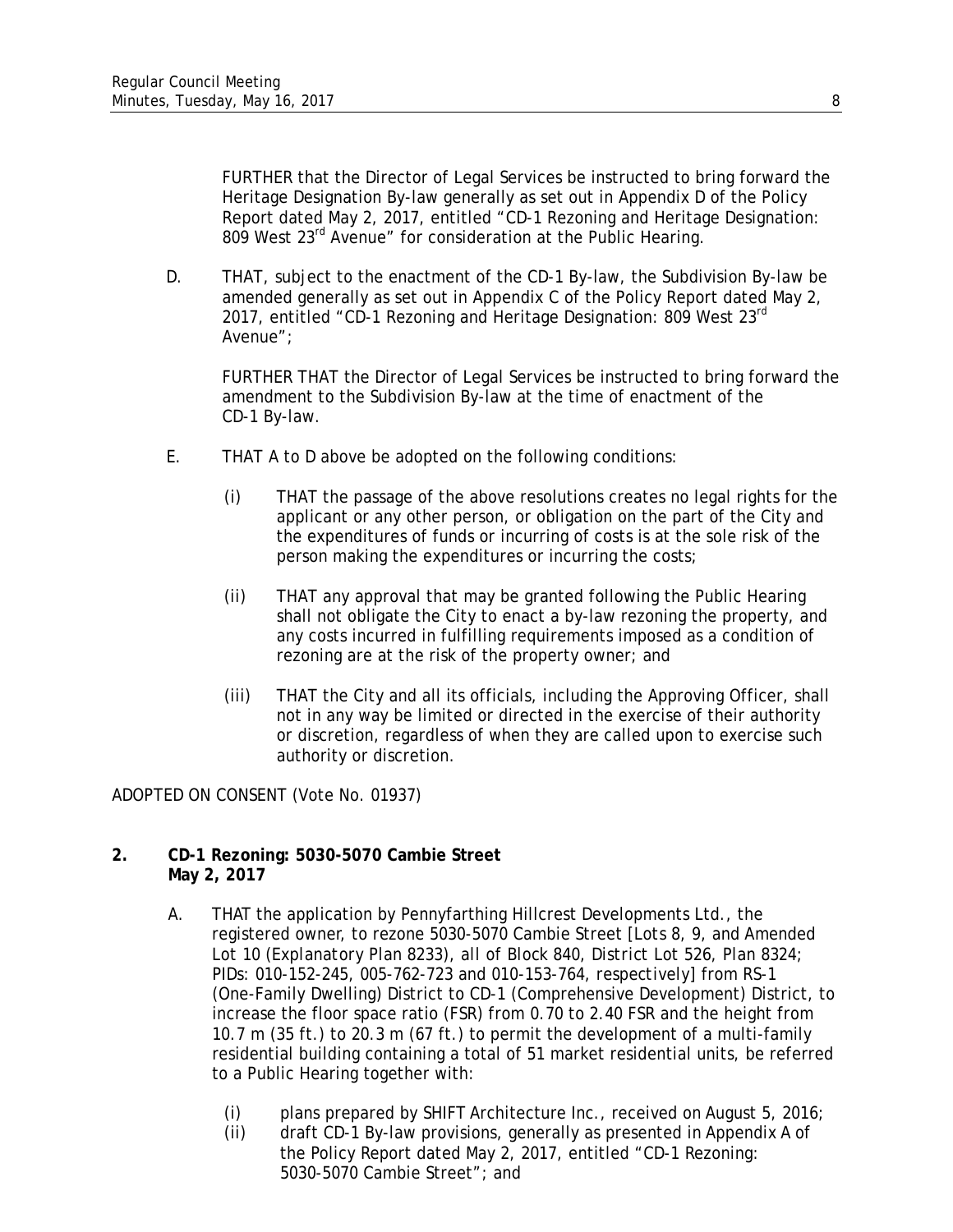(iii) the recommendation of the General Manager of Planning, Urban Design and Sustainability to approve the application, subject to the conditions contained in Appendix B of the above-noted report;

FURTHER THAT the Director of Legal Services be instructed to prepare the necessary CD-1 By-law generally in accordance with Appendix A of the abovenoted report for consideration at Public Hearing.

B. THAT, subject to the enactment of the CD-1 By-law, the Subdivision By-law be amended generally as set out in Appendix C in Appendix A of the Policy Report dated May 2, 2017, entitled "CD-1 Rezoning: 5030-5070 Cambie Street";

FURTHER THAT the Director of Legal Services be instructed to bring forward the amendment to the Subdivision By-law at the time of enactment of the CD-1 By-law.

- C. THAT A and B above be adopted on the following conditions:
	- (i) THAT the passage of the above resolutions creates no legal rights for the applicant or any other person, or obligation on the part of the City and the expenditure of funds or incurring of costs is at the sole risk of the person making the expenditures or incurring the cost;
	- (ii) THAT any approval that may be granted following the Public Hearing shall not obligate the City to enact a by-law rezoning the property, and any costs incurred in fulfilling requirements imposed as a condition of rezoning are at the sole risk of the property owner; and
	- (iii) THAT the City and all its officials, including the Approving Officer, shall not in any way be limited or directed in the exercise of their authority or discretion, regardless of when they are called upon to exercise such authority or discretion.

ADOPTED ON CONSENT (Vote No. 01938)

## **3. CD-1 Rezoning: 5733 Alberta Street and 376-392 West 41st Avenue May 2, 2017**

A. THAT the application by GBL Architecture Inc. on behalf of 1011066 B.C. Ltd., the registered owners, to rezone 5733 Alberta Street and 376-392 West 41st Avenue [*Amended Lot 13 (See 231390L), Amended Lot 14 (See 231389L) and Amended Lot 15 (see 337852-L), all of: Block 857, District Lot 526, Plan 7737; PIDs: 010-337-512, 010-337-521, and 004-951-883 respectively*] from RS-1 (One-Family Dwelling) District to CD-1 (Comprehensive Development) District, to increase the floor space ratio (FSR) from 0.70 to 2.63 and the height from 10.7 m (35 ft.) to 21.0 m (69 ft.) to permit the development of a six-storey residential building, containing a total of 54 dwelling units, be referred to a Public Hearing together with: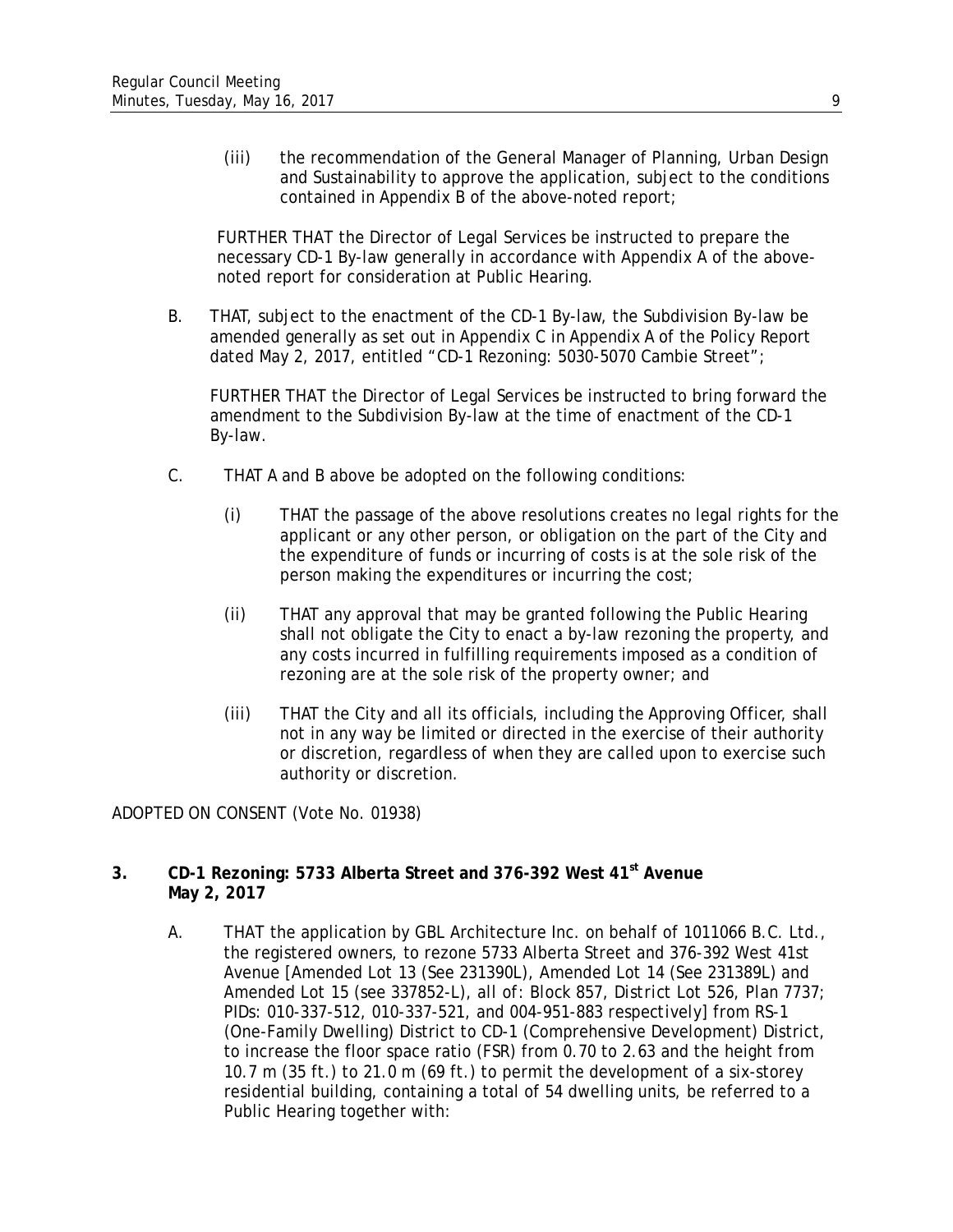- (i) plans prepared by GBL Architecture Inc., received on November 4, 2016;
- (ii) draft CD-1 By-law provisions, generally as presented in Appendix A of the Policy Report dated May 2, 2017, entitled "CD-1 Rezoning: 5733 Alberta Street and 376-392 West 41<sup>st</sup> Avenue"; and
- (iii) the recommendation of the General Manager of Planning, Urban Design and Sustainability to approve the application, subject to the conditions contained in Appendix B of the above-noted report;

FURTHER THAT the Director of Legal Services be instructed to prepare the necessary CD-1 By-law generally in accordance with Appendix A of the above-noted report for consideration at Public Hearing.

B. THAT, subject to enactment of the CD-1 By-law, the Subdivision By-law be amended generally as set out in Appendix C of the Policy Report dated May 2, 2017, entitled "CD-1 Rezoning: 5733 Alberta Street and 376-392 West  $41^{\text{st}}$  Avenue":

FURTHER THAT the Director of Legal Services be instructed to bring forward the amendment to the Subdivision By-law at the time of enactment of the CD-1 By-law.

C. THAT, subject to enactment of the CD-1 By-law, the Parking By-law be amended generally as set out in Appendix C of the Policy Report dated May 2, 2017, entitled "CD-1 Rezoning: 5733 Alberta Street and 376-392 West 41<sup>st</sup> Avenue";

FURTHER THAT the Director of Legal Services be instructed to bring forward the amendment to the Parking By-law at the time of enactment of the CD-1 By-law.

- D. THAT A through C above be adopted on the following conditions:
	- (i) THAT the passage of the above resolutions creates no legal rights for the applicant or any other person, or obligation on the part of the City and any expenditure of funds or incurring of costs is at the risk of the person making the expenditures or incurring the cost;
	- (ii) THAT any approval that may be granted following the Public Hearing shall not obligate the City to enact a by-law rezoning the property, and any costs incurred in fulfilling requirements imposed as a condition of rezoning are at the sole risk of the property owner; and
	- (iii) THAT the City and all its officials, including the Approving Officer, shall not in any way be limited or directed in the exercise of their authority or discretion regardless of when they are called upon to exercise such authority or discretion.

ADOPTED ON CONSENT (Vote No. 01939)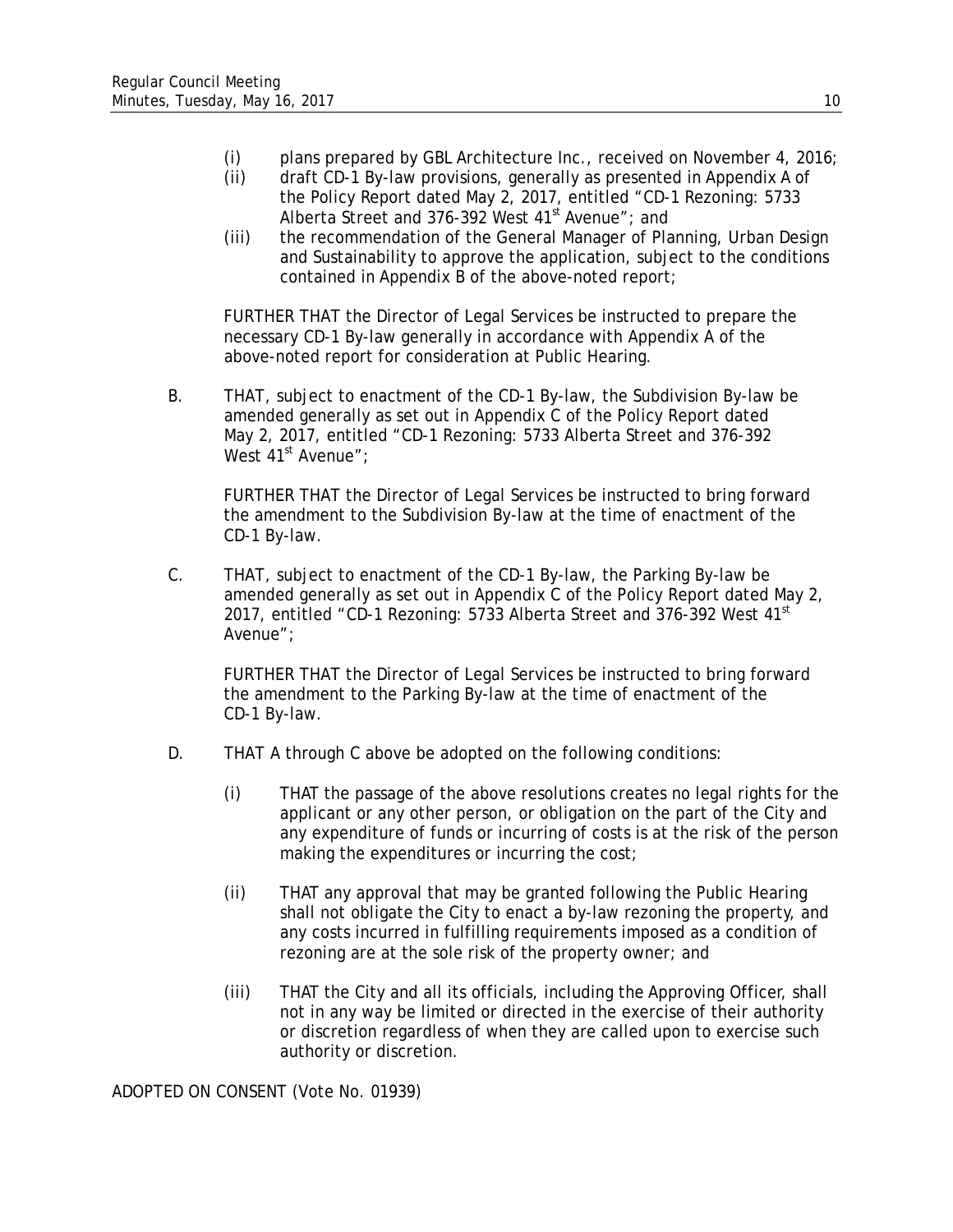## **4. CD-1 Text Amendment: 955 East Hastings Street May 2, 2017**

- A. THAT the application by GBL Architects, on behalf of 900 H.S. Holdings Ltd. (Wall Financial Corporation), to amend CD-1 (561) By-law No. 10872 for 955 East Hastings Street [*PID:* 029*-260-558, Lot 1, Block 62, District Lot 181, Group 1, New Westminster District Plan EPP26162*] to increase the maximum floor area for office uses from 1,150 sq. m to 1,318 sq. m be referred to a public hearing, together with:
	- (i) draft by-law amendments generally as presented in Appendix A of the Policy Report dated May 2, 2017, entitled "CD-1 Text Amendment: 955 East Hastings Street";
	- (ii) revised building floor plans generally as presented in Appendix B of the above-noted report; and
	- (iii) the recommendation of the General Manager of Planning, Urban Design and Sustainability to approve the application;

FURTHER THAT the Director of Legal Services be instructed to prepare the necessary amending by-law, generally in accordance with Appendix A of the above-noted report, for consideration at public hearing.

- B. THAT A above be adopted on the following conditions:
	- (i) THAT the passage of the above resolution creates no legal rights for the applicant or any other person, or obligation on the part of the City; any expenditure of funds or incurring of costs is at the risk of the person making the expenditure or incurring the cost;
	- (ii) THAT any approval that may be granted following the public hearing shall not obligate the City to enact a by-law rezoning the property, and any costs incurred in fulfilling requirements imposed as a condition of rezoning are at the risk of the property owner; and
	- (iii) THAT the City and all its officials, including the Approving Officer, shall not in any way be limited or directed in the exercise of their authority or discretion, regardless of when they are called upon to exercise such authority or discretion.

ADOPTED ON CONSENT (Vote No. 01940)

## **5. CD-1 Text Amendment: 620 Cardero Street (formerly 1575 West Georgia Street) May 2, 2017**

A. THAT the application by Henriquez Partners Architects, on behalf of 1072705 B.C. Ltd. and 1072719 B.C. Ltd. (Bosa Properties), to amend CD-1 (633) By-law No. 11577 for 620 Cardero Street (formerly 1575 West Georgia Street) [*PID 029- 884-667; Lot A, Block 42, District Lot 185, Group 1, New Westminster District and of part of the public harbour of Burrard Inlet Plan EPP62321*] to increase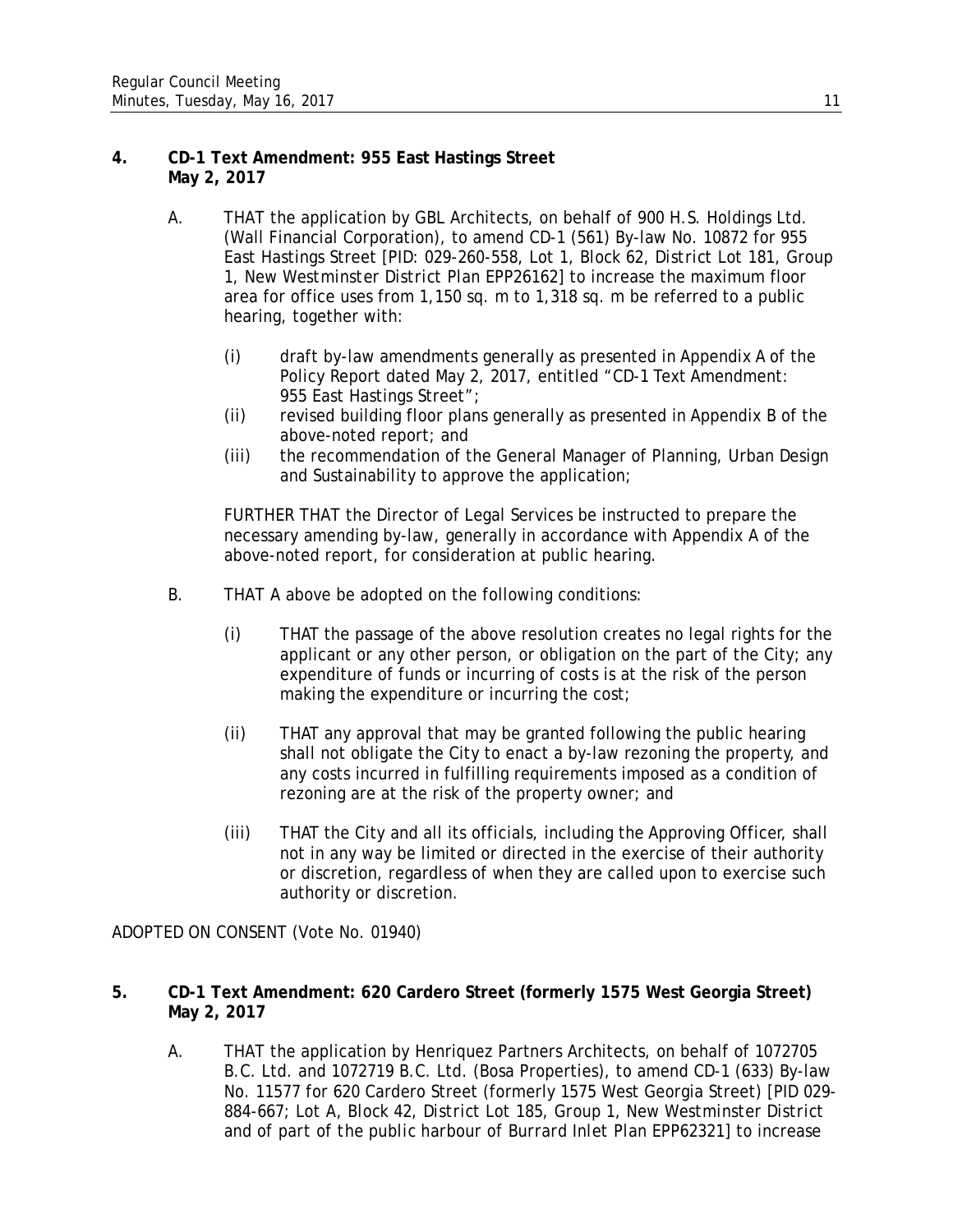the floor space ratio from 10.59 to 10.85 and the residential floor space ratio from 7.86 to 8.15 be referred to a public hearing, together with:

- (i) draft by-law amendments generally as presented in Appendix A of the Policy Report dated May 2, 2017, entitled "CD-1 Text Amendment: 620 Cardero Street (formerly 1575 West Georgia Street);
- (ii) revised building floor plans generally as presented in Appendix B of the above-noted report; and
- (iii) the recommendation of the General Manager of Planning, Urban Design and Sustainability to approve the application;

FURTHER THAT the Director of Legal Service be instructed to prepare the necessary amending by-law, generally in accordance with Appendix A of the above-noted report, for consideration at public hearing.

- B. THAT A above be adopted on the following conditions:
	- (i) THAT the passage of the above resolution creates no legal rights for the applicant or any other person, or obligation on the part of the City; any expenditure of funds or incurring of costs is at the risk of the person making the expenditure or incurring the cost;
	- (ii) THAT any approval that may be granted following the public hearing shall not obligate the City to enact a by-law rezoning the property, and any costs incurred in fulfilling requirements imposed as a condition of rezoning are at the risk of the property owner; and
	- (iii) THAT the City and all its officials, including the Approving Officer, shall not in any way be limited or directed in the exercise of their authority or discretion, regardless of when they are called upon to exercise such authority or discretion.

ADOPTED ON CONSENT (Vote No. 01941)

## **6. CD-1 Rezoning: 470-486 West 58th Avenue May 2, 2017**

- A. THAT the application by Francl Architects on behalf of Vantac (W58th & W59th Ave) Properties Ltd., the registered owner, to rezone 470-486 West 58th Avenue [*Lots 29, 28, and 27, Block 1005, District Lot 526, Plan 9489. PIDs: 004-594-363, 009-672-346, and 009-672-303, respectively]* from RS-1 (One-Family Dwelling) to CD-1 (Comprehensive Development) District, to increase the floor space ratio (FSR) from 0.70 to 2.50 and the height from 10.7 m (35 ft.) to 21.0 m (69 ft.) to permit the development of a six-storey residential building, containing 43 units, be referred to a Public Hearing together with:
	- (i) plans prepared by Francl Architects, received on October 31, 2016;
	- (ii) draft CD-1 By-law provisions, generally as presented in Appendix A of the Policy Report dated May 2, 2017, entitled "CD-1 Rezoning: 470-486 West  $58^{\text{th}}$  Avenue"; and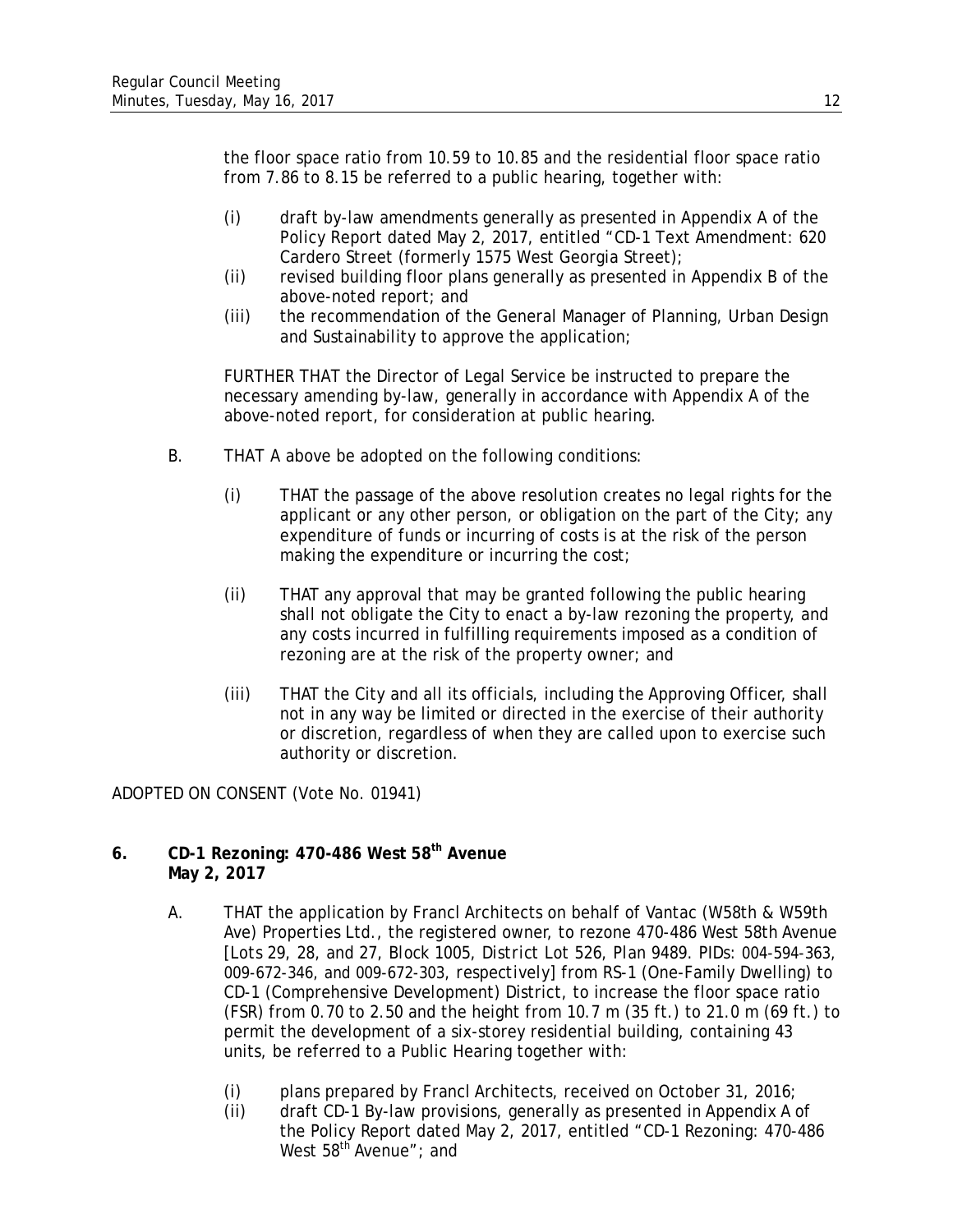(iii) the recommendation of the General Manager of Planning, Urban Design and Sustainability to approve the application, subject to the conditions contained in Appendix B of the above-noted report;

FURTHER THAT the Director of Legal Services be instructed to prepare the necessary CD-1 By-law generally in accordance with Appendix A of the above-noted report for consideration at Public Hearing.

B. THAT, subject to enactment of the CD-1 By-law, the Subdivision By-law be amended generally as set out in Appendix C of the Policy Report dated May 2, 2017, entitled "CD-1 Rezoning: 470-486 West  $58<sup>th</sup>$  Avenue";

FURTHER THAT the Director of Legal Services be instructed to bring forward the amendment to the Subdivision By-law at the time of enactment of the CD-1 By-law.

- C. THAT A and B above are adopted on the following conditions:
	- (i) THAT the passage of the above resolutions creates no legal rights for the applicant or any other person, or obligation on the part of the City and any expenditure of funds or incurring of costs is at the sole risk of the person making the expenditures or incurring the cost;
	- (ii) THAT any approval that may be granted following the Public Hearing shall not obligate the City to enact a by-law rezoning the property, and any costs incurred in fulfilling requirements imposed as a condition of rezoning are at the sole risk of the property owner; and
	- (iii) THAT the City and all its officials, including the Approving Officer, shall not in any way be limited or directed in the exercise of their authority or discretion, regardless of when they are called upon to exercise such authority or discretion.

ADOPTED ON CONSENT (Vote No. 01942)

## **7. CD-1 Rezoning: 469-485 West 59th Avenue May 2, 2017**

A. THAT the application by Francl Architects on behalf of Vantac (W58th & W59th Ave) Properties Ltd., the registered owner, to rezone 469-485 West 59th Avenue [*Lots 8, 7, and 6, Block 1005, District Lot 526, Plan 9489; PIDs: 008-172-480, 009-671-901, and 007-473-630, respectively]* from RS-1 (One-Family Dwelling) to CD-1 (Comprehensive Development) District, to increase the floor space ratio (FSR) from 0.70 to 2.50 and the height from 10.7 m (35 ft.) to 21.0 m (69 ft.) to permit the development of a six-storey residential building, containing 43 units, be referred to a Public Hearing together with: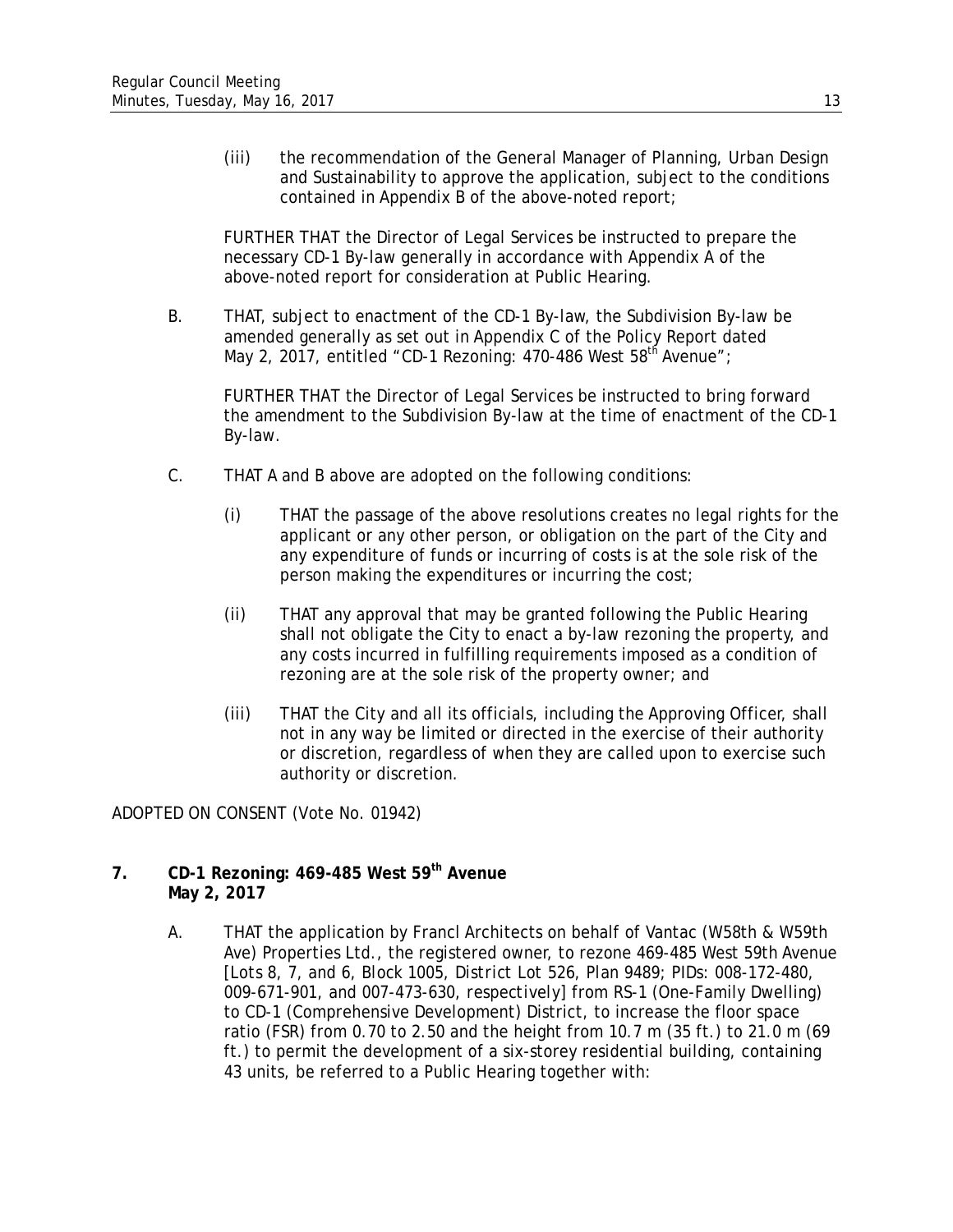- (i) plans prepared by Francl Architects, received on October 31, 2016;
- (ii) draft CD-1 By-law provisions, generally as presented in Appendix A of the Policy Report dated May 2, 2017, entitled "CD-1 Rezoning: 469-485 West 59<sup>th</sup> Avenue"; and
- (iii) the recommendation of the General Manager of Planning, Urban Design and Sustainability to approve the application, subject to the conditions contained in Appendix B of the above-noted report;

FURTHER THAT the Director of Legal Services be instructed to prepare the necessary CD-1 By-law generally in accordance with Appendix A of the above-noted report for consideration at Public Hearing.

B. THAT, subject to enactment of the CD-1 By-law, the Subdivision By-law be amended generally as set out in Appendix C of the Policy Report dated May 2, 2017, entitled "CD-1 Rezoning: 469-485 West  $59<sup>th</sup>$  Avenue";

FURTHER THAT the Director of Legal Services be instructed to bring forward the amendment to the Subdivision By-law at the time of enactment of the CD-1 By-law.

- C. THAT A and B above are adopted on the following conditions:
	- (i) THAT the passage of the above resolutions creates no legal rights for the applicant or any other person, or obligation on the part of the City and any expenditure of funds or incurring of costs is at the sole risk of the person making the expenditures or incurring the cost;
	- (ii) THAT any approval that may be granted following the Public Hearing shall not obligate the City to enact a by-law rezoning the property, and any costs incurred in fulfilling requirements imposed as a condition of rezoning are at the sole risk of the property owner; and
	- (iii) THAT the City and all its officials, including the Approving Officer, shall not in any way be limited or directed in the exercise of their authority or discretion, regardless of when they are called upon to exercise such authority or discretion.

ADOPTED ON CONSENT (Vote No. 01943)

# **OTHER REPORTS**

## **1. Vancouver Heritage Foundation Board – Annual Report 2016 April 11, 2017**

A. THAT Council approve the 2016 Annual Report of the Vancouver Heritage Foundation attached as Appendix A to the Other Report dated April 11, 2017, entitled "Vancouver Heritage Foundation Board – Annual Report 2016".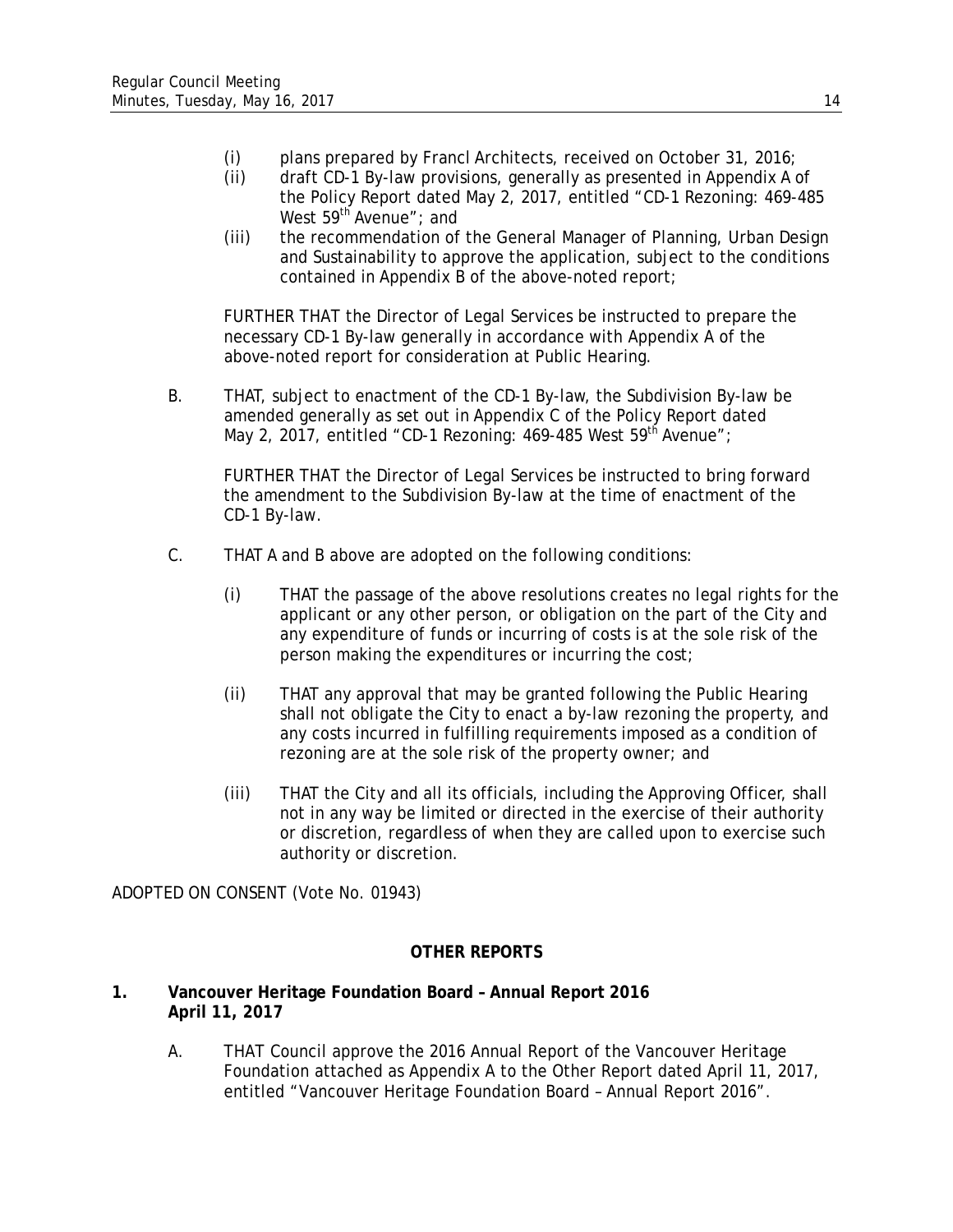B. THAT Council approve payment of a grant to the Vancouver Heritage Foundation in the amount of \$127,500 to be used as operating funds for the first year of the three-year operating agreement (2017-2019) noting that funding is included in the 2017 Operating Budget.

ADOPTED ON CONSENT AND B BY THE REQUIRED MAJORITY (Vote No. 01945)

# **BY-LAWS**

Mayor Robertson noted that by-law 10 had been withdrawn.

Councillor Ball advised she had reviewed the proceedings with regard to By-law 2 and would therefore be voting on the enactment.

Councillor Louie advised he had reviewed the proceedings with regard to By-law 3, and would be voting on the enactment.

MOVED by Councillor Deal SECONDED by Councillor Jang

> THAT Council, except for those members ineligible to vote as noted below, enact the by-laws listed on the agenda for this meeting as numbers 1 to 9 inclusive, and authorize the Mayor and City Clerk to sign and seal the enacted by-laws.

## CARRIED UNANIMOUSLY

1. A By-law to amend Parking By-law No. 6059 with regard to CD-1 Districts Parking requirements (1755 West  $14<sup>th</sup>$  Avenue) (By-law No. 11783)

2. A By-law to amend Zoning and Development By-law No. 3575 to rezone an area to CD-1 (5050-5080 Joyce Street) (By-law No. 11784) *(Councillor Stevenson ineligible for the vote)*

3. A By-law to amend Zoning and Development By-law No. 3575 to rezone an area to CD-1 (4085 Ash Street and 619-633 West King Edward Avenue) (By-law No. 11785) *(Councillor Stevenson and Mayor Robertson ineligible for the vote)* 

- 4. A By-law to levy rates on all taxable real property in the City of Vancouver, to raise a sum which added to the estimated revenue of the City of Vancouver from other sources, will be sufficient to pay all debts and obligations of the City of Vancouver falling due within the year 2017 and not otherwise provided for (By-law No. 11786)
- 5. A By-law to levy a rate on property to raise monies required to be paid to the Metro Vancouver Regional District (By-law No. 11787)
- 6. A By-law to amend Health By-law No. 9535 regarding marinas (By-law No. 11788)
- 7. A By-law to amend Fire By-law No. 11312 regarding fire safety, carbon monoxide alarms, smoke alarms and housekeeping (By-law No. 11789)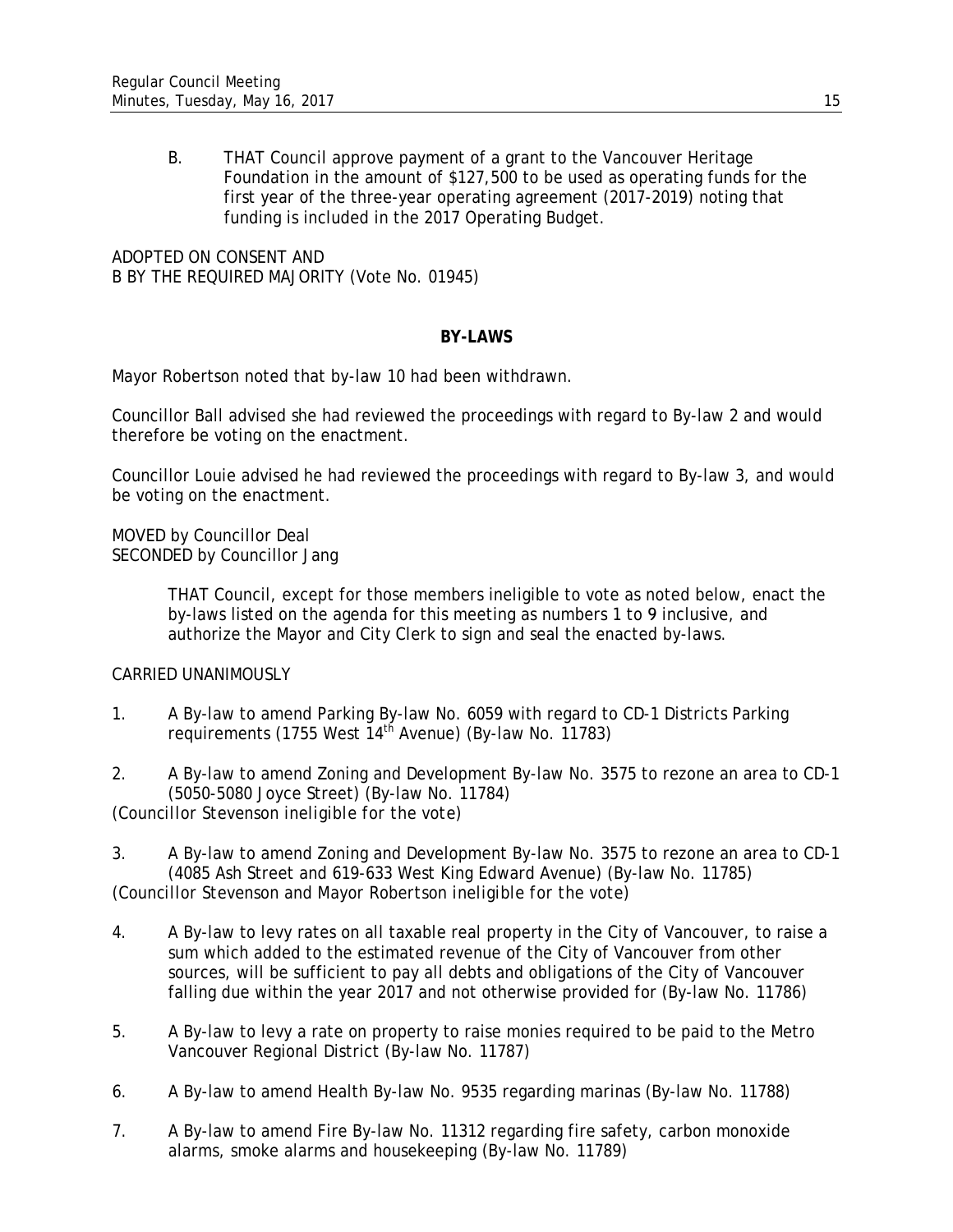- 8. A By-law to amend Ticket Offences By-law No. 9360 regarding offences pursuant to the Fire By-law (By-law No. 11790)
- 9. A By-law to enact a Housing Agreement for 328 Nanaimo (By-law No. 11791)
- 10. A By-law to amend Zoning and Development By-law No. 3575 to rezone an area to CD-1 (1070 and 1090 West Pender Street) - **WITHDRAWN**

## **MOTIONS**

## **A. Administrative Motions**

#### **1. Approval of Form of Development – 5349 Cambie Street**

MOVED by Councillor Meggs SECONDED by Councillor Jang

> THAT the form of development for this portion of the site known as 5355-5389 Cambie Street (5349 Cambie Street being the application address) be approved generally as illustrated in the Development Application Number DE419707, prepared by GBL Architects, and stamped "Received, Community Services Group, Planning and Development Services", on January 26, 2017, provided that the Director of Planning may impose conditions and approve design changes which would not adversely affect either the development character of the site or adjacent properties.

#### CARRIED UNANIMOUSLY

## **2. Approval of Form of Development – 1461 Granville Street**

MOVED by Councillor Meggs SECONDED by Councillor Jang

> THAT the form of development for this portion of the site known as 1429 Granville Street (1461 Granville Street being the application address) be approved generally as illustrated in the Development Application Number DP-2017-00097, prepared by DIAGLOG, and stamped "Received, Community Services Group, Development Services", on January 30, 2017, provided that the Director of Planning may impose conditions and approve design changes which would not adversely affect either the development character of the site or adjacent properties.

CARRIED UNANIMOUSLY

## **3. Approval of Form of Development – 1462 Granville Street**

MOVED by Councillor Meggs SECONDED by Councillor Jang

> THAT the form of development for this portion of the site known as 1410 Granville Street (1462 Granville Street being the application address) be approved generally as illustrated in the Development Application Number DP-2017-00098, prepared by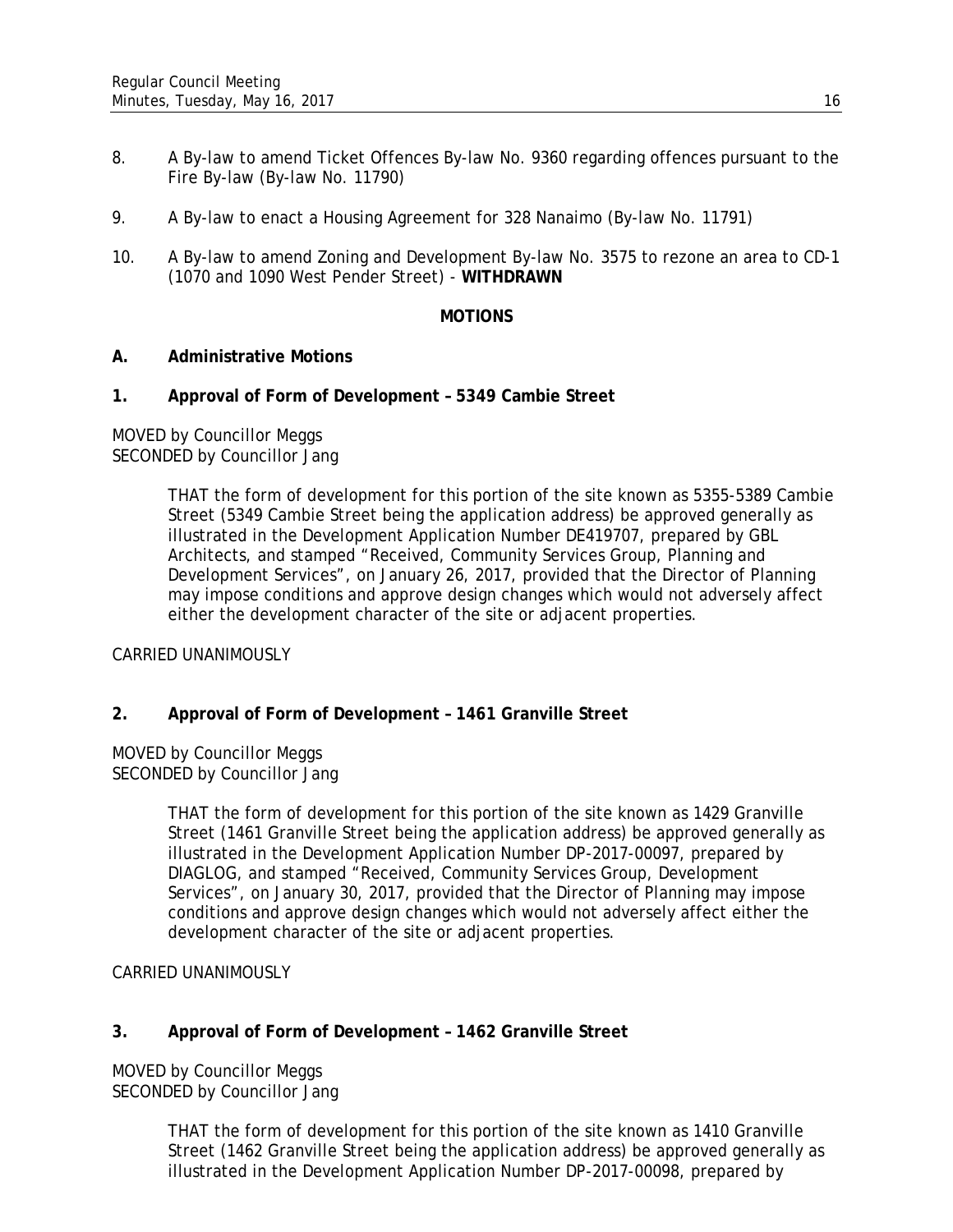DIALOG, and stamped "Received, Community Services Group, Development Services", on January 30, 2017, provided that the Director of Planning may impose conditions and approve design changes which would not adversely affect either the development character of the site or adjacent properties.

#### CARRIED UNANIMOUSLY

## **4. 2017 Tax Levies for Provincial Schools**

MOVED by Councillor Meggs SECONDED by Councillor Jang

#### WHEREAS

- 1. Pursuant to Section 119(3) of the *School Act*, the Lieutenant Governor in Council determines the tax rate on the net taxable value of all land and improvements in the City of Vancouver;
- 2. By *Orders in Council No. 185 and 186* approved on April 21, 2017, the Lieutenant Governor in Council determined the following tax rates on Class 1 Residential, Class 5 Light Industry, and Class 6 Business & Other:

| Class 1 Residential      | 0.94890 |
|--------------------------|---------|
| Class 5 Light Industry   | 4.80000 |
| Class 6 Business & Other | 4.80000 |

being dollars of tax for each one thousand dollars of taxable value, for the 2017 taxation year, which when applied to the net taxable value of all land and improvements in the respective Classes in the City of Vancouver would raise the following sums:

| Class 1 Residential      | \$301,774,167 |
|--------------------------|---------------|
| Class 5 Light Industry   | \$7,727,284   |
| Class 6 Business & Other | \$277,792,615 |

- 3. Pursuant to provisions of the *Vancouver Charter*, on March 28, 2017, Council approved By-law No. 11759 which authorized adjustment of the net taxable value of land in Class 1 Residential, Class 5 Light Industry, and Class 6 Business & Other in the City of Vancouver;
- 4. Pursuant to By-law No. 11759, the net taxable value and the adjusted taxable value of land in the above-noted Classes subject to taxation under the *School Act* for the year 2017 are as follows:

|                          | Net Taxable Value | <b>Adjusted Taxable Value</b> |
|--------------------------|-------------------|-------------------------------|
| Class 1 Residential      | \$318,025,257,714 | \$307,906,007,207             |
| Class 5 Light Industry   | \$1,609,850,900   | \$1,257,487,737               |
| Class 6 Business & Other | \$57,873,461,532  | \$53,287,906,559              |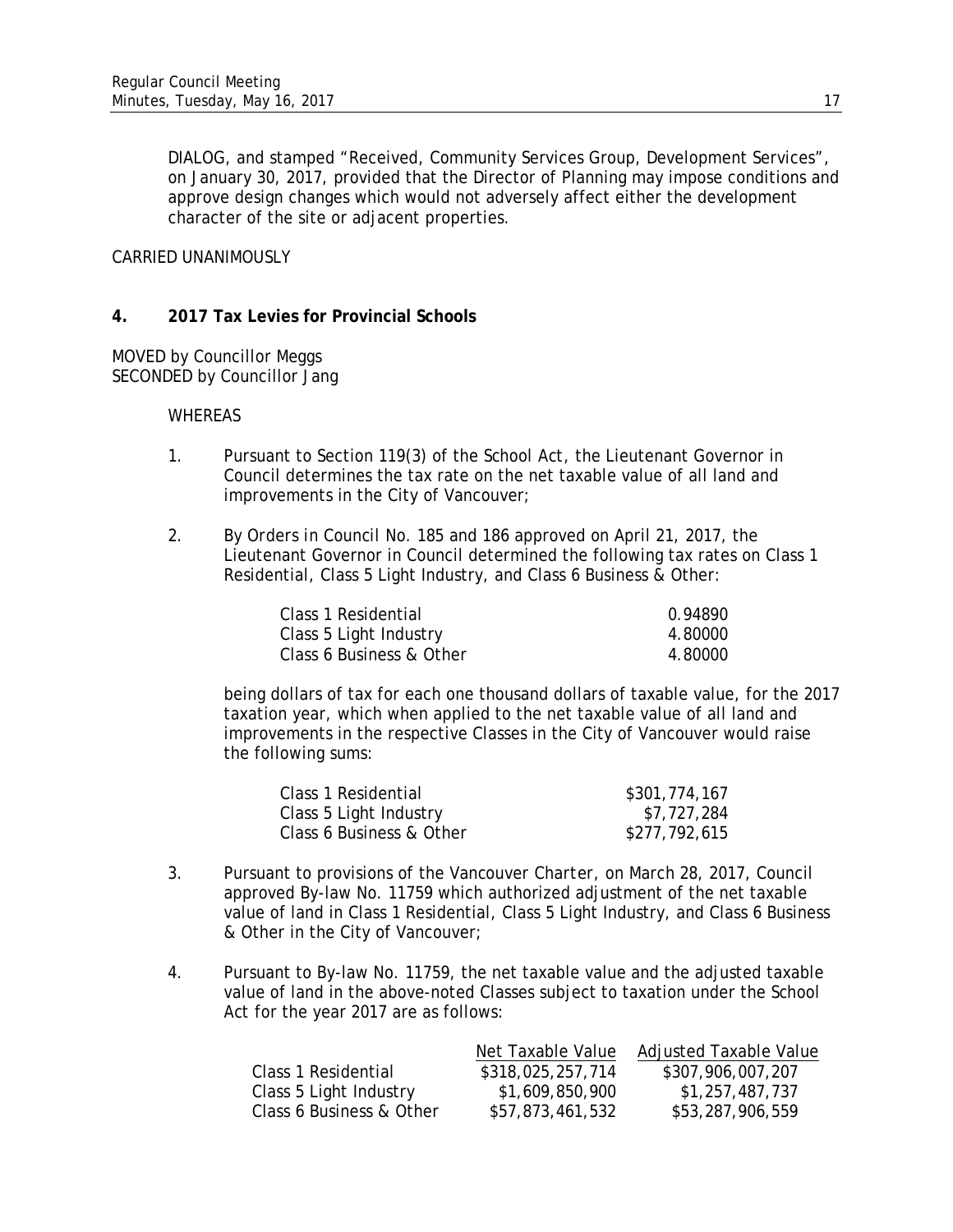5. Council is obliged to vary the tax rates set by the Administrator in Council to produce the same amount of revenue that would have been raised if the net taxable value of land in the above-noted Classes had not been adjusted.

THEREFORE BE IT RESOLVED THAT, in the case of Class 1 Residential, the rate of 0.98009 is hereby substituted for the rate of 0.94890; in the case of Class 5 Light Industry, the rate of 6.14502 is substituted for the rate of 4.80000; and in the case of Class 6 Business & Other, the rate of 5.21305 is substituted for the rate of 4.80000 for taxation pursuant to the *School Act* in the City of Vancouver for the 2017 taxation year.

#### CARRIED UNANIMOUSLY

**5. Tax Levies for South Coast British Columbia Transportation Authority ("TransLink")**

MOVED by Councillor Meggs SECONDED by Councillor Jang

#### **WHEREAS**

- 1. Pursuant to Section 25 of the *South Coast British Columbia Transportation Authority Act*, the South Coast British Columbia Transportation Authority ("TransLink") in each year levies a tax on the net taxable value of all land and improvements in the City of Vancouver (excluding property taxable for school purposes only by special act);
- 2. By *South Coast British Columbia Transportation Authority 2017 Property Tax By-law No. 115-2017* and *Replacement Tax By-law No. 116-2017*, TransLink levied the following tax rates on Class 1 Residential, Class 5 Light Industry, and Class 6 Business & Other:

| Class 1 Residential      | 0.21930 |
|--------------------------|---------|
| Class 5 Light Industry   | 1.34420 |
| Class 6 Business & Other | 1.07720 |

being dollars of tax for each one thousand dollars of taxable value, for the 2017 taxation year, which when applied to the net taxable value of all land and improvements in the respective Classes in the City of Vancouver (excluding property taxable for school purposes only by special act) would raise the following sums:

| Class 1 Residential      | \$69,740,187 |
|--------------------------|--------------|
| Class 5 Light Industry   | \$2,163,962  |
| Class 6 Business & Other | \$62,126,641 |

3. Pursuant to provisions of the *Vancouver Charter*, on March 28, 2017, Council approved By-law No. 11759 which authorized adjustment of the net taxable value of land in Class 1 Residential, Class 5 Light Industry, and Class 6 Business & Other, in the City of Vancouver;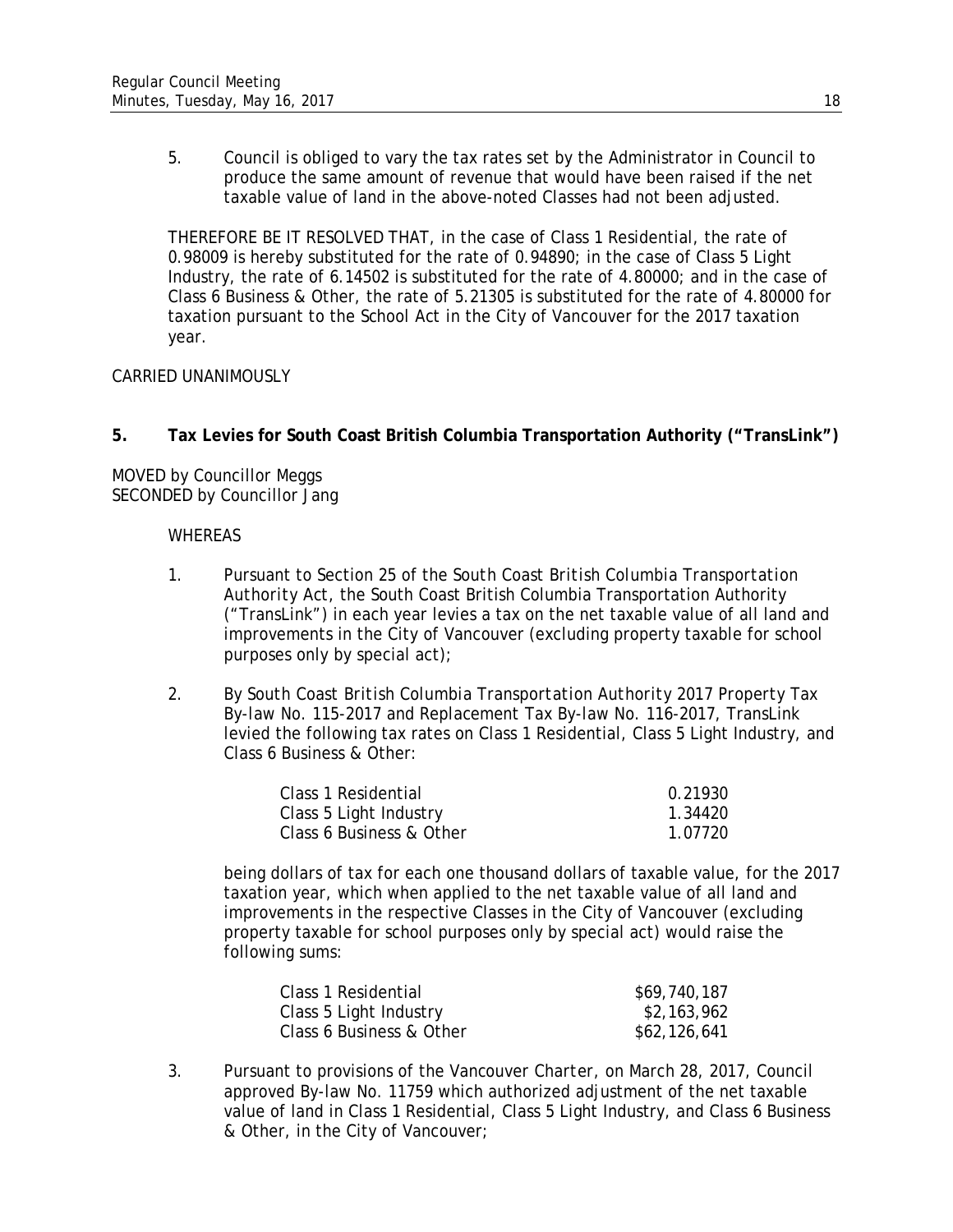4. Pursuant to By-law No. 11759, the net taxable value and the adjusted taxable value of land in the above-noted Classes subject to taxation under the *South Coast British Columbia Transportation Authority Act* for the year 2017 are as follows:

|                          | Net Taxable Value | <b>Adjusted Taxable Value</b> |
|--------------------------|-------------------|-------------------------------|
| Class 1 Residential      | \$318,012,710,714 | \$307,893,460,207             |
| Class 5 Light Industry   | \$1,609,850,900   | \$1,257,487,737               |
| Class 6 Business & Other | \$57,674,193,532  | \$53,091,602,226              |

5. Council is obliged to vary the tax rates set by TransLink in order to produce the same amount of revenue that would have been raised if the net taxable value of land in the above-noted Classes had not been adjusted.

THEREFORE BE IT RESOLVED THAT, in the case of Class 1 Residential, the rate of 0.22651 is hereby substituted for the rate of 0.21930; in the case of Class 5 Light Industry, the rate of 1.72086 is substituted for the rate of 1.34420; and in the case of Class 6 Business & Other, the rate of 1.17018 is substituted for the rate of 1.07720 for taxation pursuant to the *South Coast British Columbia Transportation Authority Act* in the City of Vancouver for the 2017 taxation year.

#### CARRIED UNANIMOUSLY

## **6. 2017 Tax Levies for British Columbia Assessment Authority**

MOVED by Councillor Meggs SECONDED by Councillor Jang

#### WHEREAS

- 1. Pursuant to Section 17(2) of the *Assessment Authority Act*, the British Columbia Assessment Authority ("BC Assessment") in each year levies a tax on the net taxable value of all land and improvements in the City of Vancouver (excluding property taxable for school purposes only by special act);
- 2. By *2017 Assessment Authority By-law No. 60*, BC Assessment levied the following tax rates on Class 1 Residential, Class 5 Light Industry, and Class 6 Business & Other:

| Class 1 Residential      | 0.04320 |
|--------------------------|---------|
| Class 5 Light Industry   | 0.13930 |
| Class 6 Business & Other | 0.13930 |

being dollars of tax for each one thousand dollars of taxable value, for the 2017 taxation year, which when applied to the net taxable value of all land and improvements in the respective Classes in the City of Vancouver (excluding property taxable for school purposes only by special act) would raise the following sums: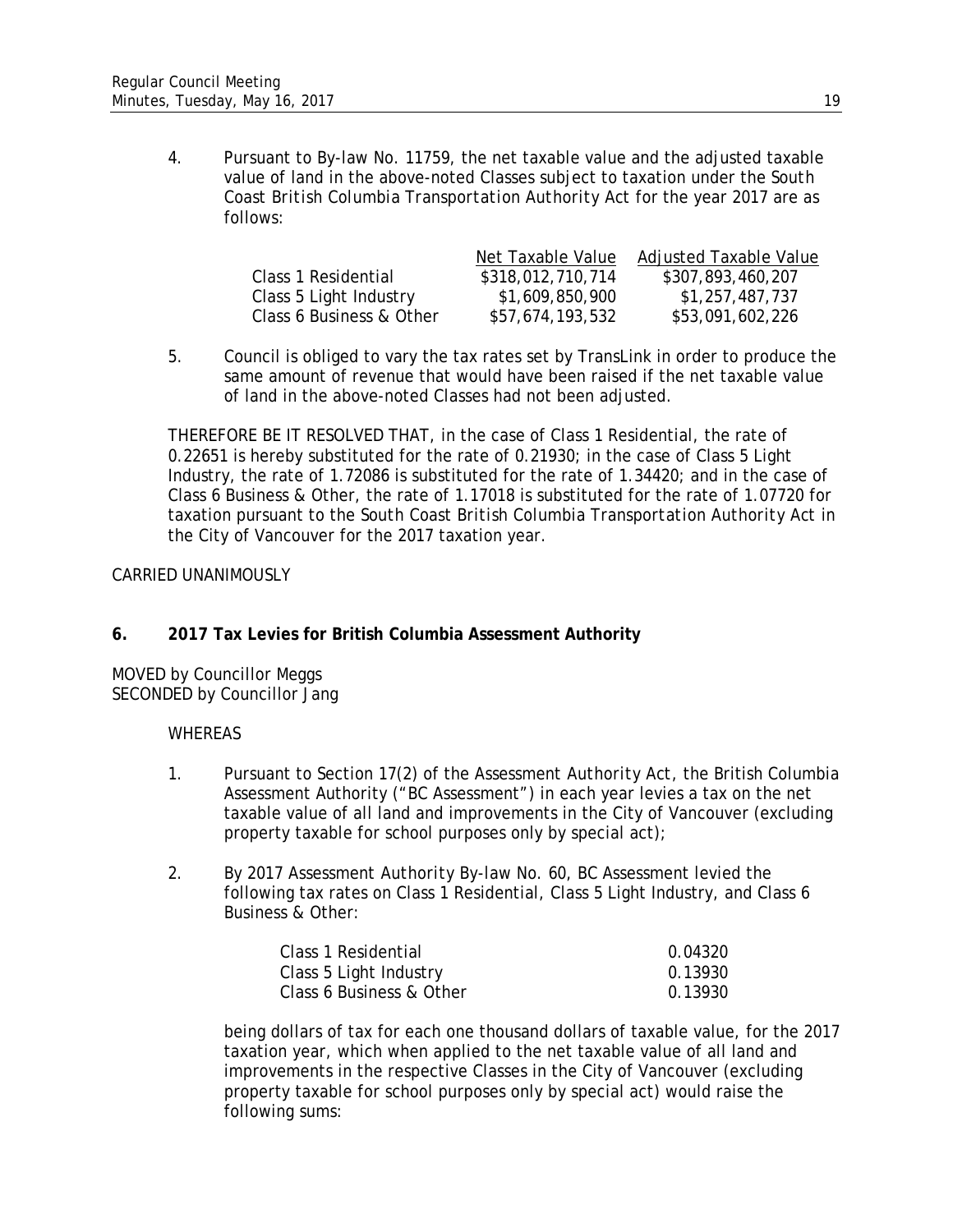| Class 1 Residential      | \$13,738,149 |
|--------------------------|--------------|
| Class 5 Light Industry   | \$224,252    |
| Class 6 Business & Other | \$8,034,015  |

- 3. Pursuant to provisions of the *Vancouver Charter*, on March 28, 2017, Council approved By-law No. 11759 which authorized adjustment of the net taxable value of land in Class 1 Residential, Class 5 Light Industry, and Class 6 Business & Other in the City of Vancouver;
- 4. Pursuant to By-law No. 11759, the net taxable value and the adjusted taxable value of land in the above-noted Classes subject to taxation under the *Assessment Authority Act* for the year 2017 are as follows:

|                          | Net Taxable Value | Adjusted Taxable Value |
|--------------------------|-------------------|------------------------|
| Class 1 Residential      | \$318,012,710,714 | \$307,893,460,207      |
| Class 5 Light Industry   | \$1,609,850,900   | \$1,257,487,737        |
| Class 6 Business & Other | \$57,674,193,532  | \$53,091,602,226       |

5. Council is obliged to vary the tax rates set by BC Assessment in order to produce the same amount of revenue that would have been raised if the net taxable value of land in the above-noted Classes had not been adjusted.

THEREFORE BE IT RESOLVED THAT, in the case of Class 1 Residential, the rate of 0.04462 is hereby substituted for the rate of 0.04320; in the case of Class 5 Light industry, the rate of 0.17833 is substituted for the rate of 0.13930; and in the case of Class 6 Business & Other, the rate of 0.15132 is substituted for the rate of 0.13930 for taxation pursuant to the *Assessment Authority Act* in the City of Vancouver for the 2017 taxation year.

CARRIED UNANIMOUSLY

## **7. 2017 Tax Levies for Municipal Finance Authority of British Columbia**

MOVED by Councillor Meggs SECONDED by Councillor Jang

#### **WHEREAS**

- 1. Pursuant to Sections 17, 18(2) and 19 of the *Municipal Finance Authority Act*, the Municipal Finance Authority of British Columbia ("MFABC") in each year levies a tax on the net taxable value of all land and improvements in the City of Vancouver (excluding property taxable for school purposes only by special act);
- 2. By *Municipal Finance Authority of British Columbia Resolution No. 146, 2017*, MFABC levied the following tax rates on Class 1 Residential, Class 5 Light Industry, and Class 6 Business & Other: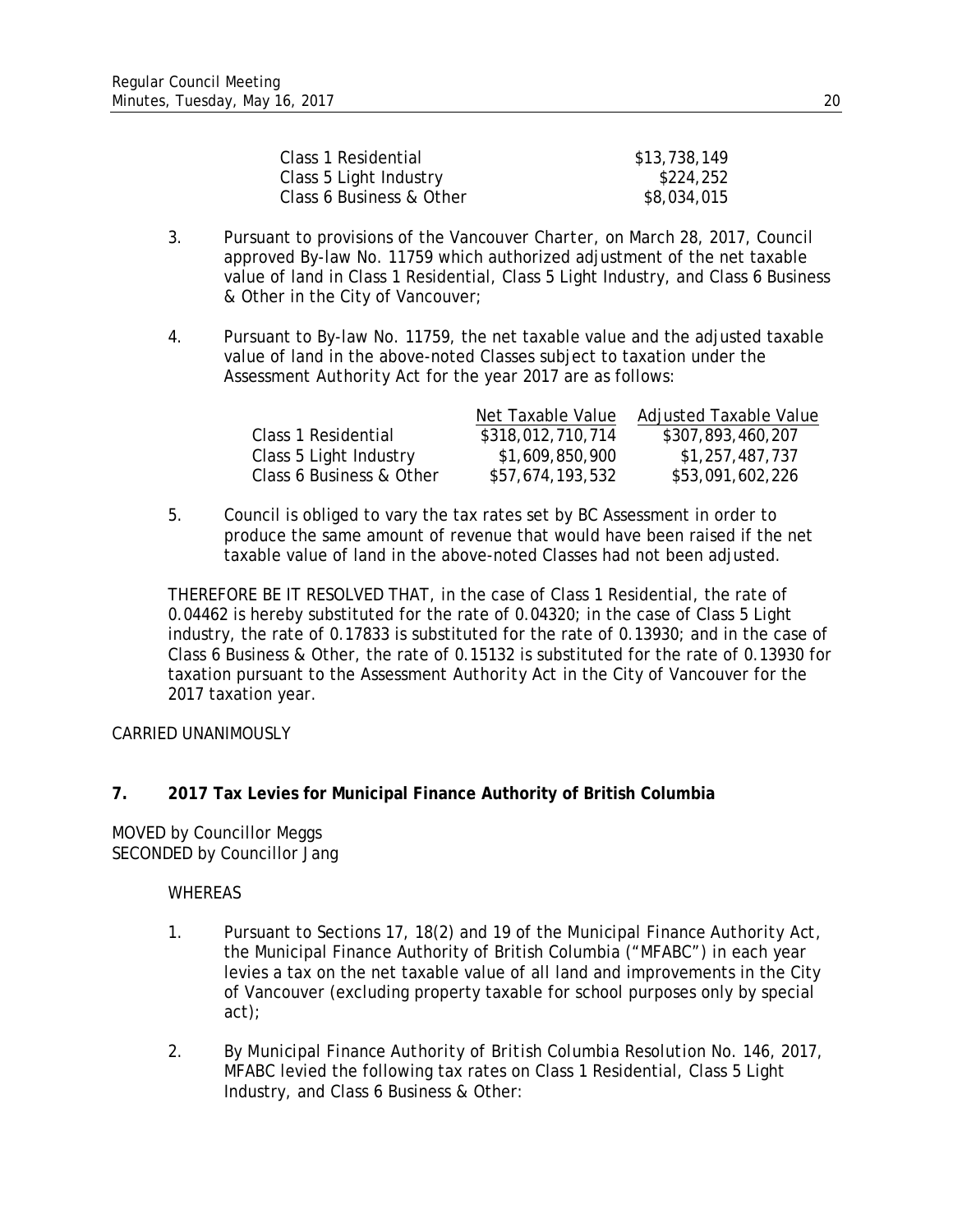| Class 1 Residential      | 0.00020 |
|--------------------------|---------|
| Class 5 Light Industry   | 0.00070 |
| Class 6 Business & Other | 0.00050 |

being dollars of tax for each one thousand dollars of taxable value, for the 2017 taxation year, which when applied to the net taxable value of all land and improvements in the respective Classes in the City of Vancouver (excluding property taxable for school purposes only by special act) would raise the following sums:

| Class 1 Residential      | \$63,603 |
|--------------------------|----------|
| Class 5 Light Industry   | \$1,127  |
| Class 6 Business & Other | \$28,837 |

- 3. Pursuant to provisions of the *Vancouver Charter*, on March 28, 2017, Council approved By-law No. 11759 which authorized adjustment of the net taxable value of land in Class 1 Residential, Class 5 Light Industry, and Class 6 Business & Other in the City of Vancouver;
- 4. Pursuant to By-law No. 11759, the net taxable value and the adjusted taxable value of land in the above-noted Classes subject to taxation under the *Municipal Finance Authority Act* for the year 2017 are as follows:

|                          | Net Taxable Value | <b>Adjusted Taxable Value</b> |
|--------------------------|-------------------|-------------------------------|
| Class 1 Residential      | \$318,012,710,714 | \$307,893,460,207             |
| Class 5 Light Industry   | \$1,609,850,900   | \$1,257,487,737               |
| Class 6 Business & Other | \$57,674,193,532  | \$53,091,602,226              |

5. Council is obliged to vary the tax rates set by MFABC in order to produce the same amount of revenue that would have been raised if the net taxable value of land in the above-noted Classes had not been adjusted.

THEREFORE BE IT RESOLVED THAT, in the case of Class 1 Residential, the rate of 0.00021 is hereby substituted for the rate of 0.00020; in the case of Class 5 Light Industry, the rate of 0.00090 is substituted for the rate of 0.00070; and in the case of Class 6 Business & Other, the rate of 0.00054 is substituted for the rate of 0.00050 for taxation pursuant to the *Municipal Finance Authority Act* in the City of Vancouver for the 2017 taxation year.

CARRIED UNANIMOUSLY

#### **8. Approval of Form of Development – 4085 Ash Street and 619-633 West King Edward Avenue**

MOVED by Councillor Meggs SECONDED by Councillor Jang

> THAT the form of development for this portion of the site known as 4085 Ash Street and 619-633 West King Edward Avenue (4085 Ash Street being the application address) be approved generally as illustrated in the Development Application Number DP-2016- 00230, prepared by John Wall of Public Design, and stamped "Received, Community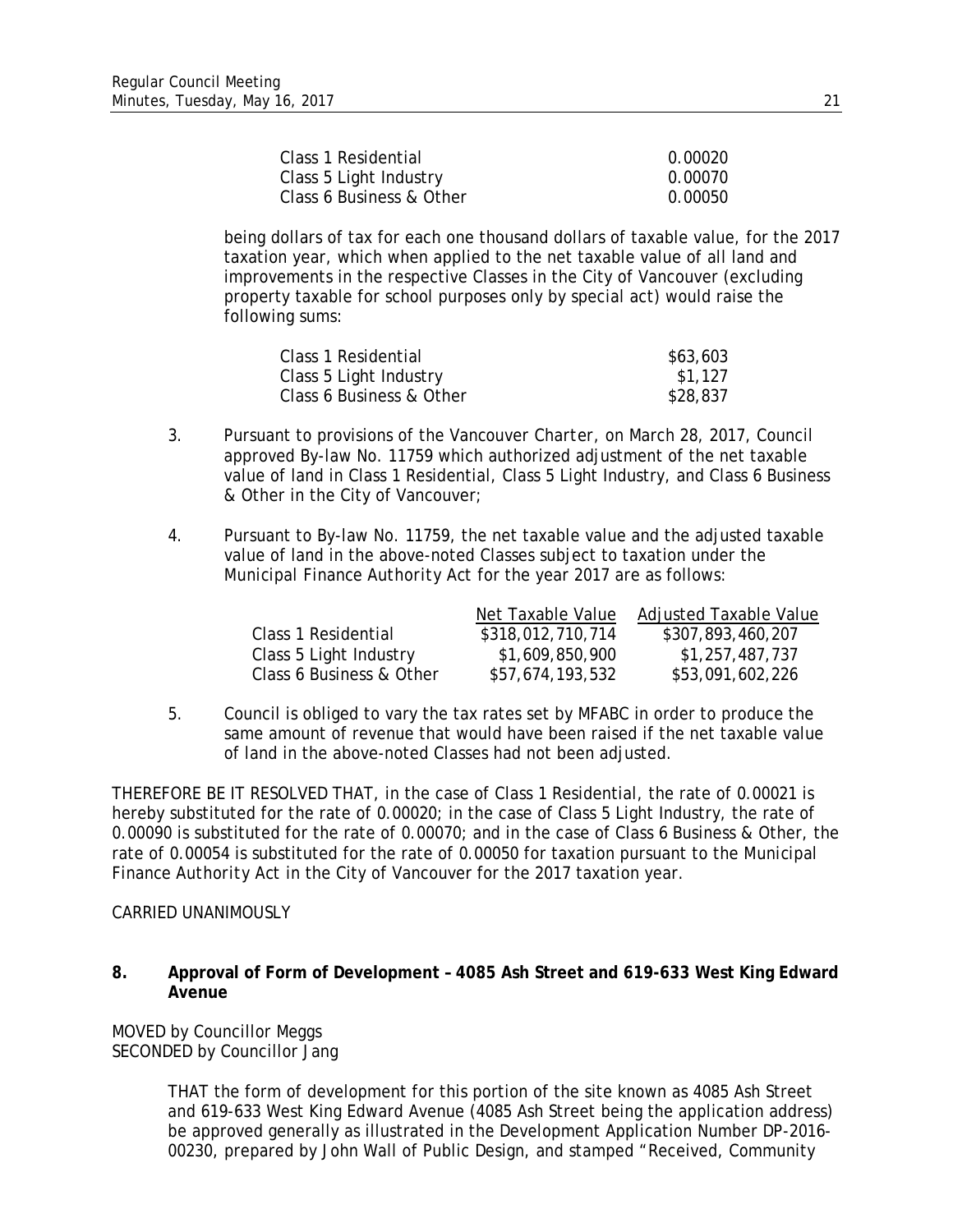Services Group, Development Services", on February 17, 2017, provided that the Director of Planning may impose conditions and approve design changes which would not adversely affect either the development character of the site or adjacent properties.

## CARRIED UNANIMOUSLY

- **B. Motions on Notice**
- **1. Improving User Access to False Creek**

MOVED by Acting Mayor Louie SECONDED by Councillor Deal

#### WHEREAS

- 1. The Federal Vessel Operation Restriction Regulations (VORR) currently do not permit restricting temporary anchoring and/or access for events on False Creek, as it is an open waterway under the Canada Shipping Act and must be available to all waterway users;
- 2. Vancouver City Council and Park Board, staff recently explored the possibility of the City of Vancouver temporarily restricting access to certain areas of False Creek during the 2017 Dragon Boat Festival;
- 3. The 2009 Memorandum of Understanding (MOU) between Transport Canada, Marine Branch Pacific Region, and the City of Vancouver was entered into allowing the City of Vancouver to:
	- Administer and enforce Federal regulations related to anchoring in False Creek
	- Ensure unrestricted access to False Creek by all users
	- Improve safety in False Creek for all users;
- 4. In order for the City of Vancouver to further restrict anchoring and access on False Creek, a change to Federal legislation would be required. There is a process to change the legislation, however, it will require extensive public consultation and a considerable amount of time. Additionally, prior to undertaking this work, more investigation should be done to determine the likelihood that this would be successful, as there may be underlying legal issues that are difficult to resolve;
- 5. Staff from Parks and Recreation and Engineering are in the process of re-establishing a pro-active working relationship with Transport Canada in an effort to review current regulations and the MOU as they relate to the current uses and needs of False Creek users. The goal is to amend the applicable legislation that will allow the City of Vancouver, as the local authority for False Creek, greater flexibility in managing waterway activities in False Creek.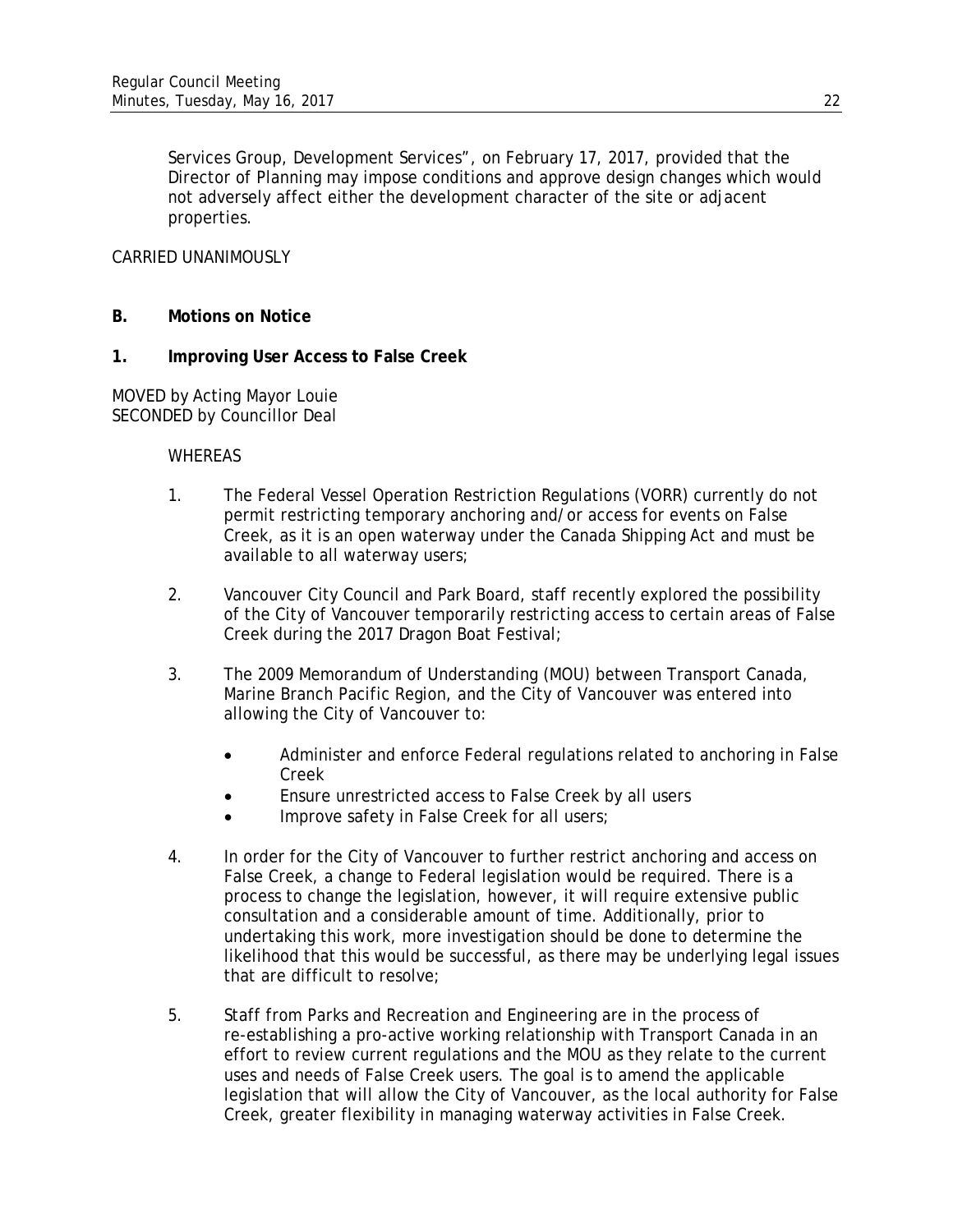THEREFORE BE IT RESOLVED THAT Council endorse the efforts of Transport Canada, Engineering Services, Park Board of Parks and Recreation staff and the Vancouver Police Marine unit to pro-actively work on short and long term solutions that will:

- achieve a balance between the needs of the various user groups;
- Prepare for any required public consultation to support Transport Canada's investigation for the possibility of amending current legislation and regulations;
- Developing a timeline to collaboratively update the current MOU.

CARRIED UNANIMOUSLY (Vote No. 01924)

**2. The City of Vancouver's Commitment to Natural Gas as an Affordable Energy Source**

This motion was withdrawn.

**3. Change to Business License/Chauffeur's Permit Appeal Hearing of November 7, 2017**

MOVED by Councillor Reimer SECONDED by Councillor Carr

**WHEREAS** 

- 1. Vancouver City Council, on November 1, 2016, appointed Councillor Louie to the Business License/Chauffeur's Permit Appeal Hearing as a Panel member, for a hearing to be held on November 7, 2017;
- 2. Due to civic reasons Councillor Louie is no longer able to attend the hearing on November 7, 2017. Councillor Deal has agreed to replace Councillor Louie at the Business License/Chauffeur's Permit Appeal Hearing on November 7, 2017 as a Panel member.

THEREFORE BE IT RESOLVED THAT Councillor Deal be appointed to the Panel for the Business License/Chauffeur's Permit Appeal Hearing to be held on November 7, 2017 in place of Councillor Louie.

CARRIED UNANIMOUSLY (Vote No. 01925)

## **NOTICE OF MOTION**

## **1. Vancouver Waterfront Initiative**

Councillor Reimer submitted a Notice of Motion on the above-noted matter. The motion will be placed on the May 30, 2017, Regular Council agenda as a Motion on Notice.